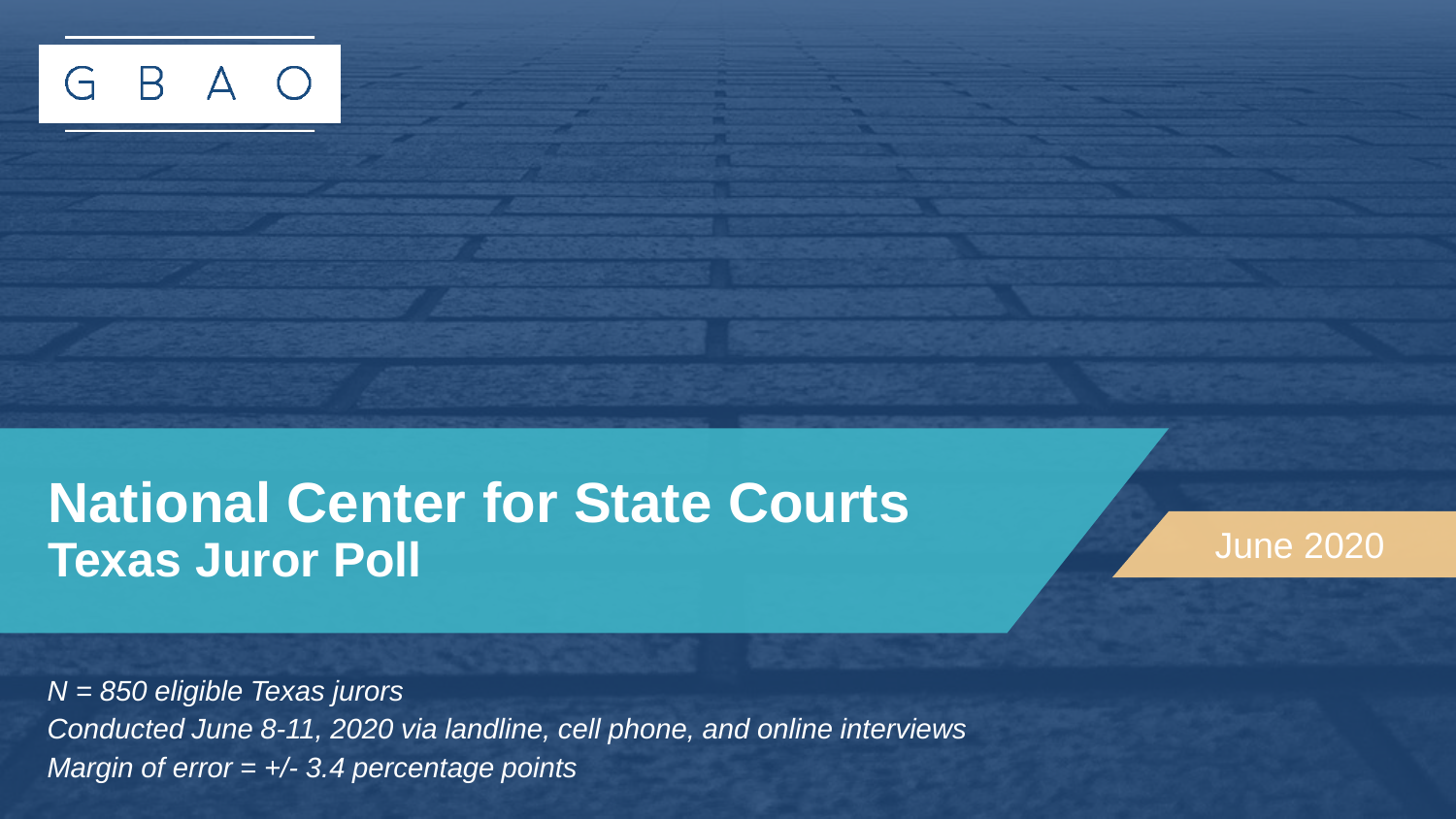



Amidst a pandemic, Texans are hesitant to resume regular activities. People are looking for **alternatives to reporting to the courthouse**.



**Seniors (age 65+) present the greatest challenge** – they are as uncomfortable with going to a courthouse as they are with accessing remote technology.



**Composition of jury pool**  likely to present a challenge in either environment.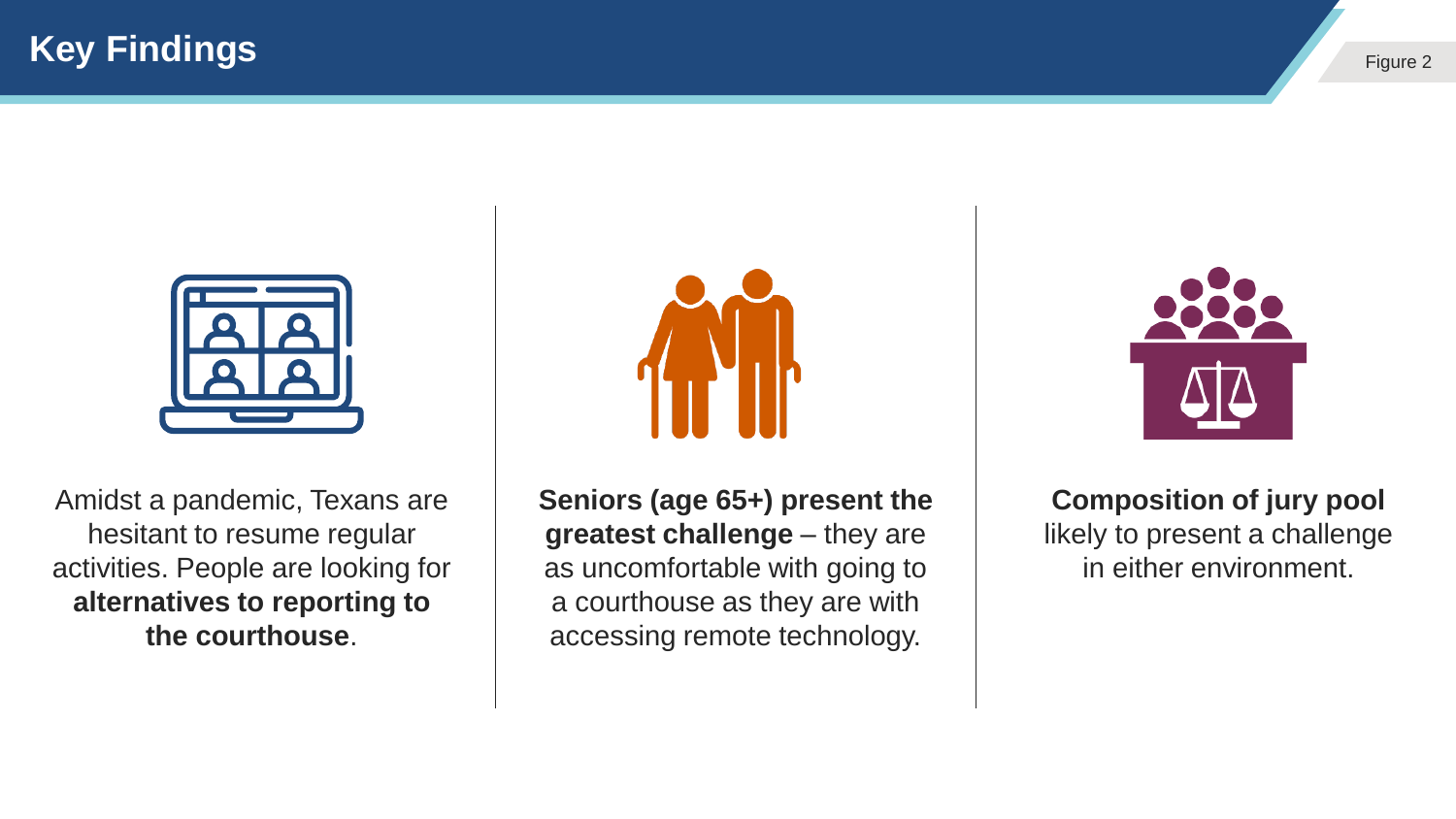#### **Recent Events In Relationship To Survey Timing The Contract of the Contract of The Contract 3 And The Figure 3**

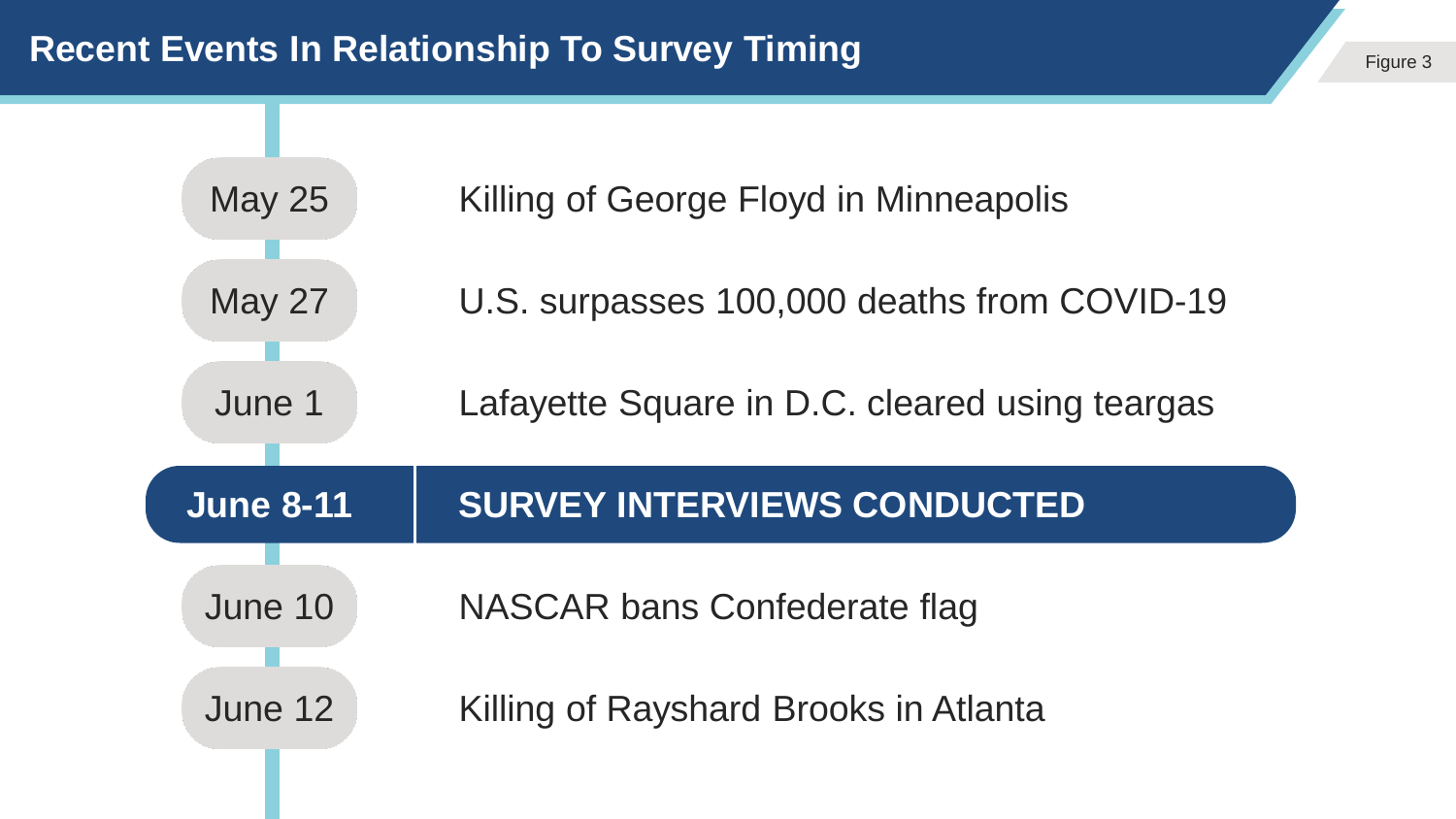### **Attitudes Toward Courts**

 $-2.35 - 8.003$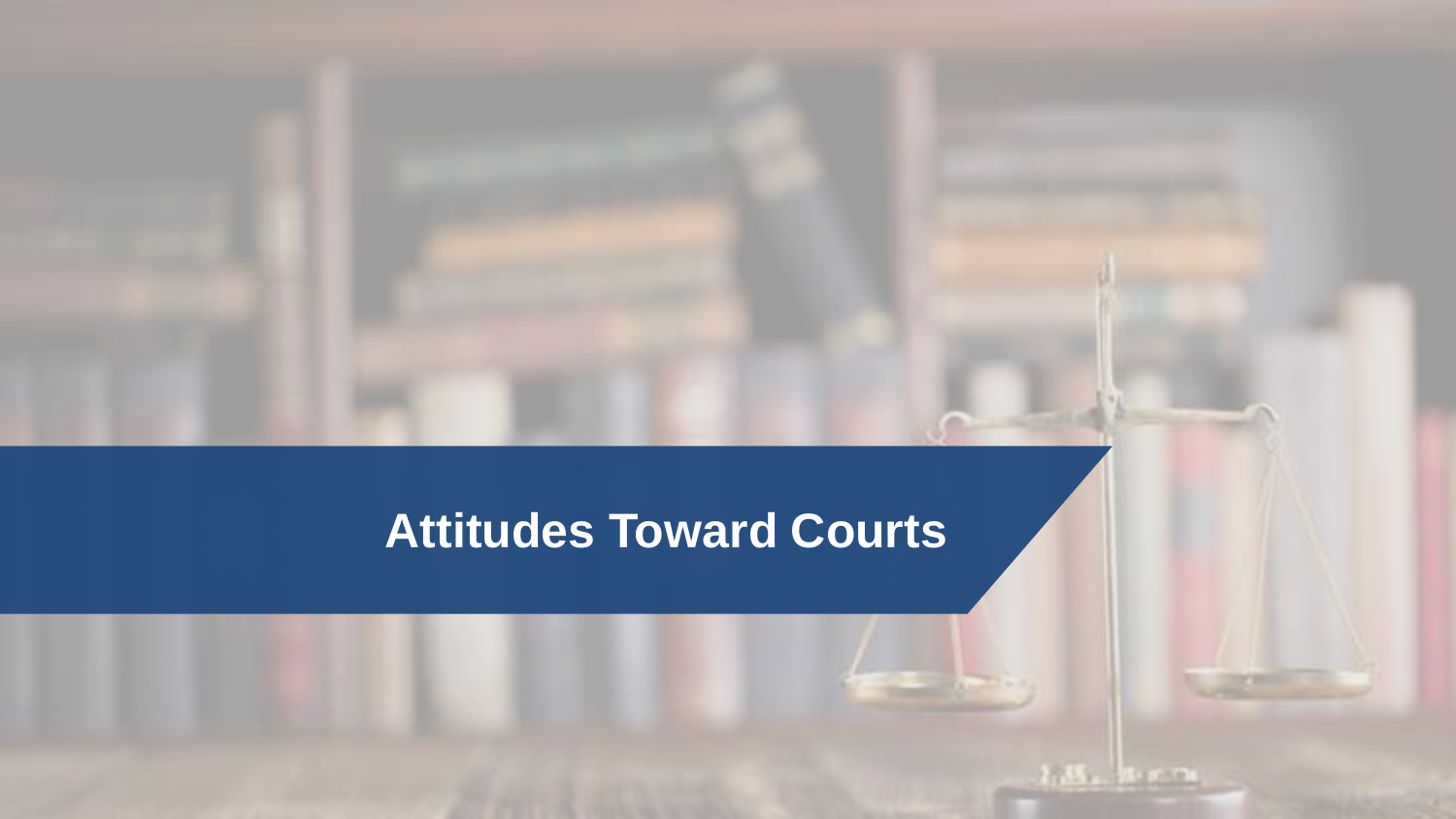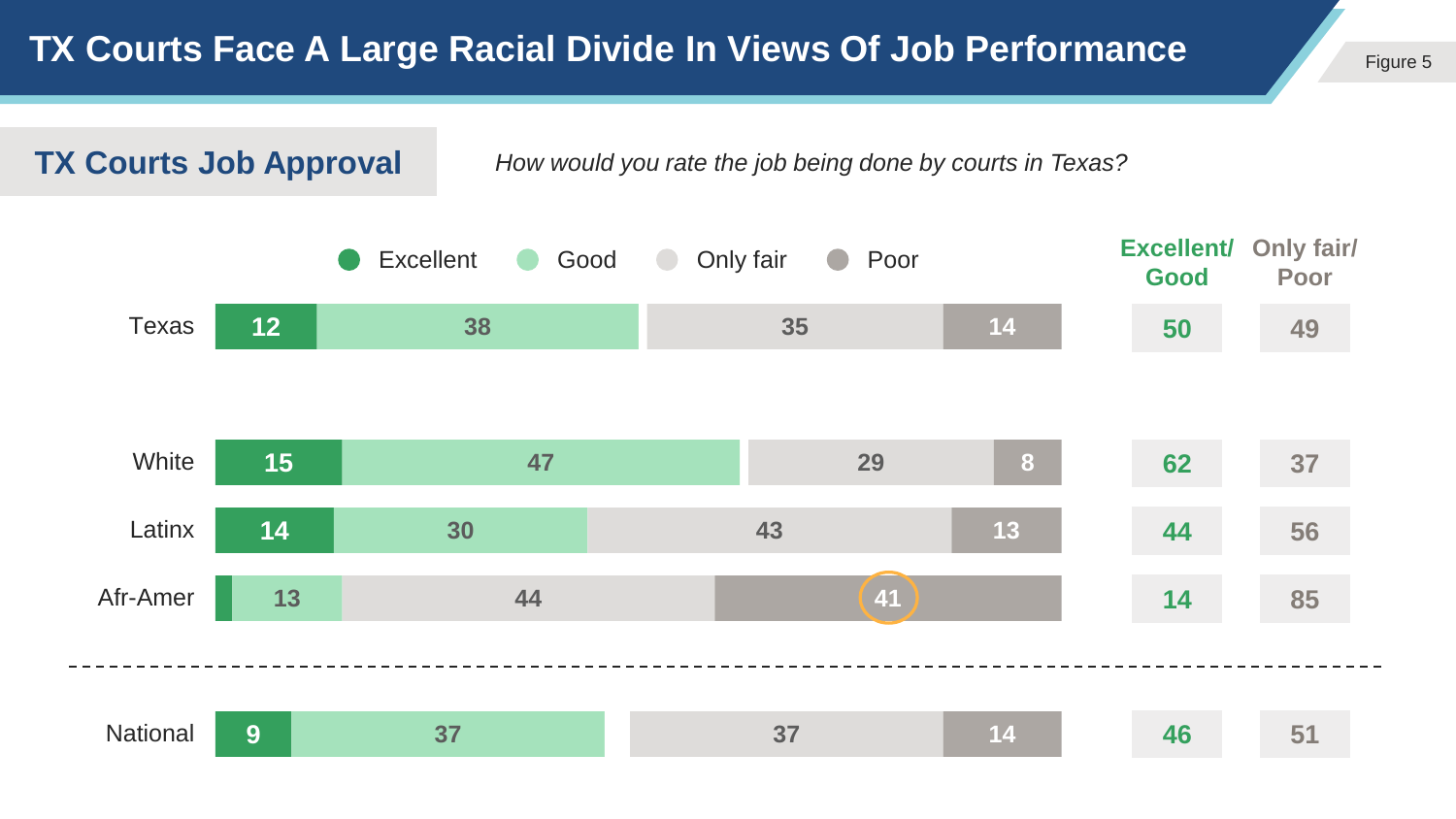#### **Overall Confidence In Criminal Justice Institutions Is High, Including Local Police; African-Americans Not Confident In Court Systems**

*Please indicate how much confidence you have in each institution - a great deal of* **Confidence in Institutions** *confidence, some confidence, not very much confidence, or no confidence at all.*

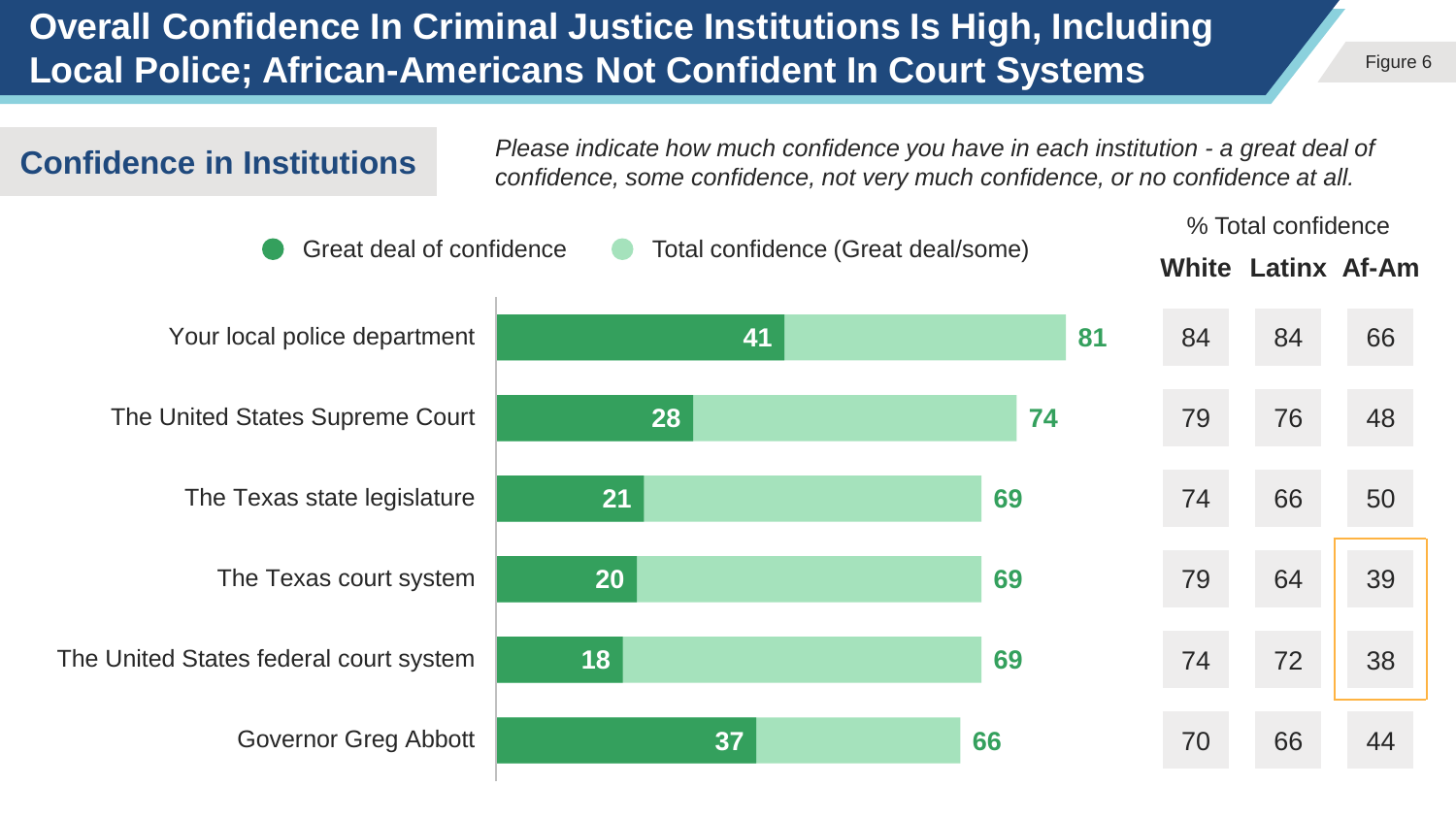**Juror Considerations: Pandemic Concerns**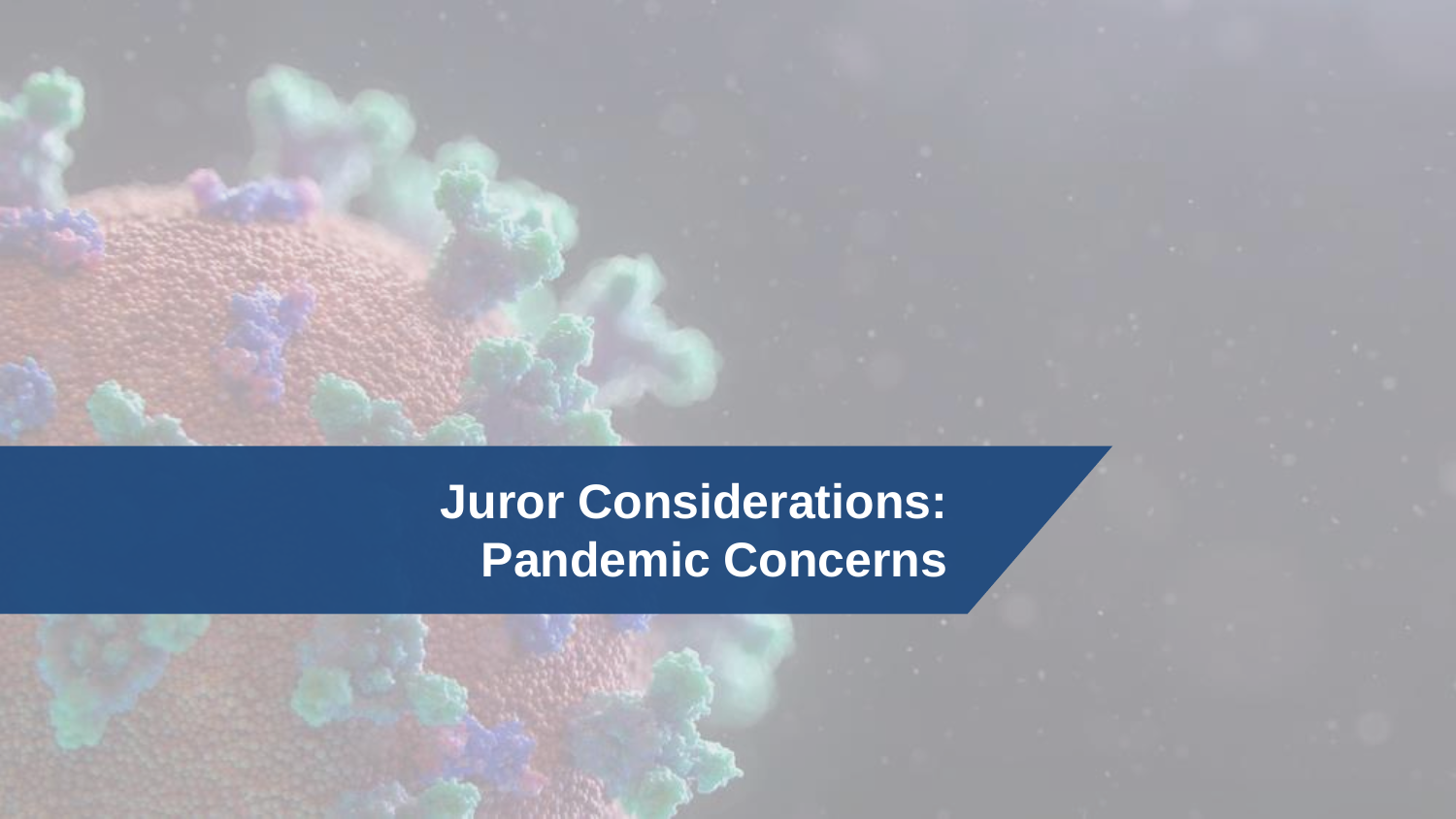**COVID-19 Testing** *Which of the following best describes your personal situation with regards to the coronavirus and testing?* 



coronavirus

coronavirus

consistent with coronavirus consistent with coronavirus but have not been tested Not experienced symptoms and have not been tested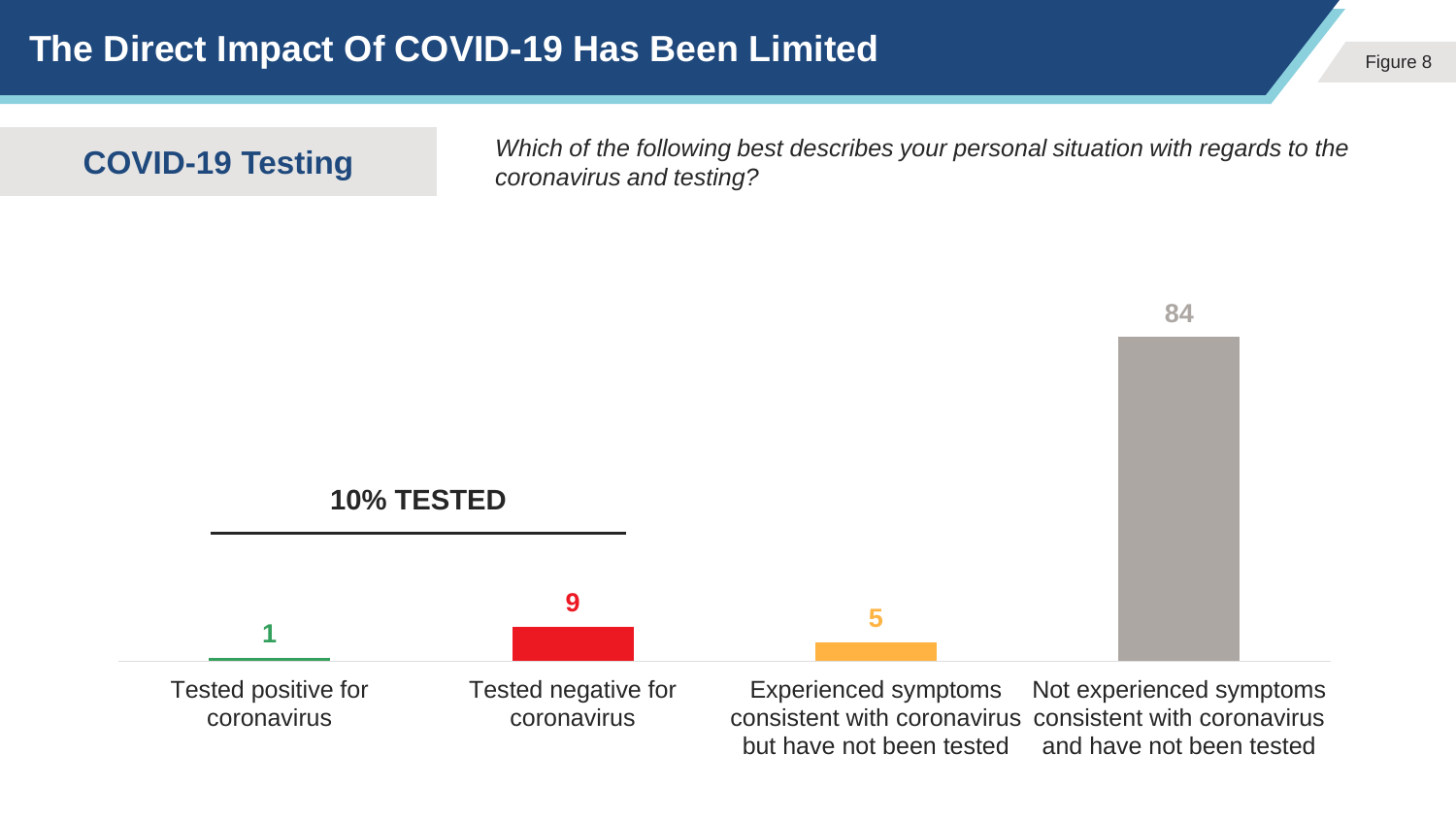**Jury Duty Obstacles** *Underlying health conditions, caregiving, and childcare*



**45%** Someone in the household has an underlying health condition



14% Primary caregiver to an elderly **14% family member family member**



12% Could not secure **childcare** 



More likely to be women, older, and people of color. Young men reported fewest obstacles.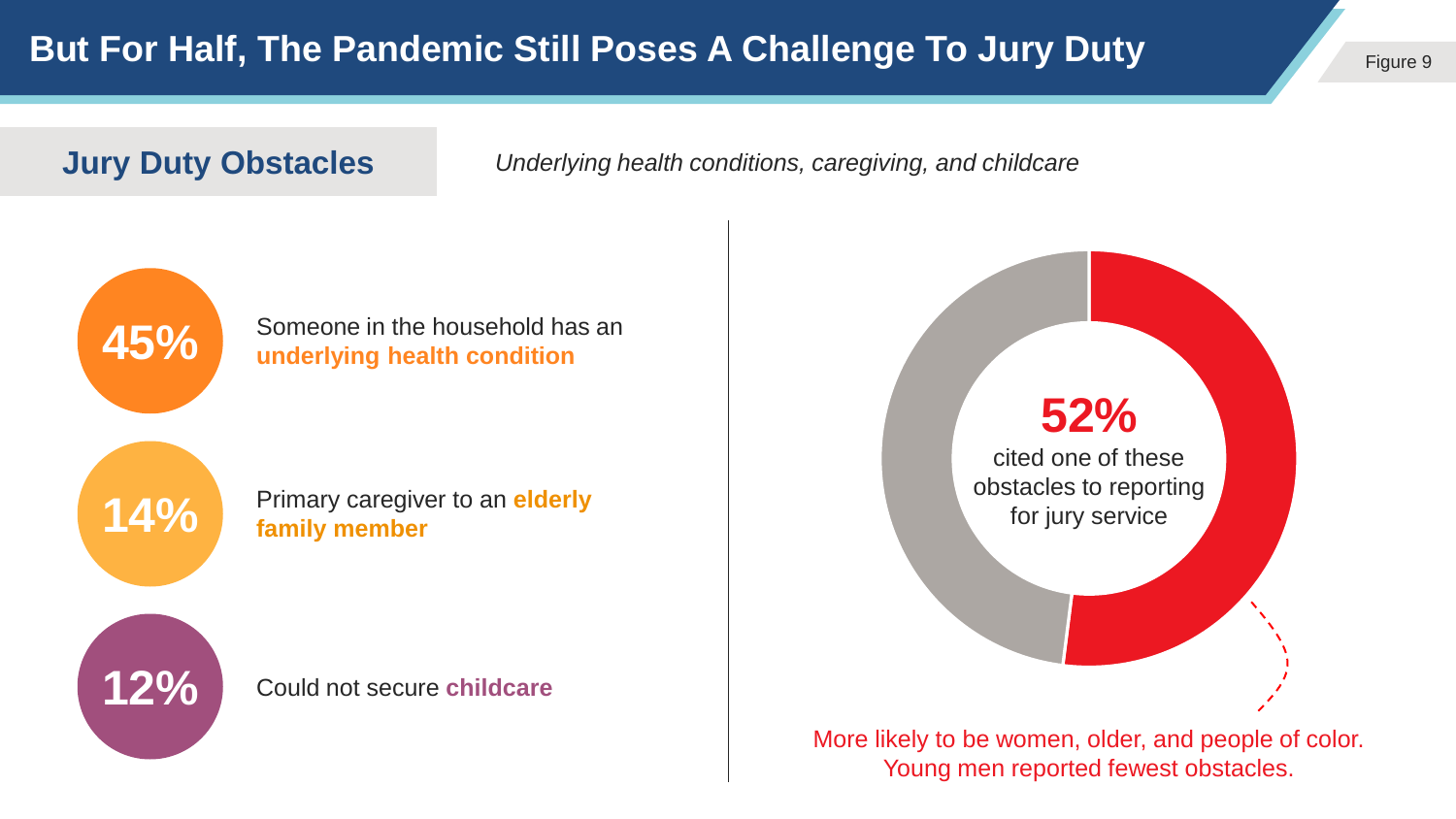#### **Many Are Apprehensive Of Public Activities, Particularly Those Related To Jury Service**

| <b>In-Person Activities</b> |  | On a scale of 0 to 10, how comfortable do you personally feel right now?<br>$10$ = extremely comfortable, $0$ = extremely uncomfortable |                    |                     |  |  |
|-----------------------------|--|-----------------------------------------------------------------------------------------------------------------------------------------|--------------------|---------------------|--|--|
|                             |  |                                                                                                                                         | <b>Mean rating</b> |                     |  |  |
|                             |  | Going to a friend or family member's home                                                                                               | 7.4                |                     |  |  |
| 囲                           |  | Going to the grocery store                                                                                                              | 7.1                |                     |  |  |
|                             |  | Going to a polling place to vote                                                                                                        | 6.6                |                     |  |  |
|                             |  | Going to a government office                                                                                                            | 6.0                |                     |  |  |
|                             |  | Eating out in a restaurant                                                                                                              | 5.6                |                     |  |  |
|                             |  | Reporting for jury duty at your local courthouse                                                                                        | 5.3                | 54% scored this 0-5 |  |  |
|                             |  | Serving on a jury if selected                                                                                                           | 5.2                | 53% scored this 0-5 |  |  |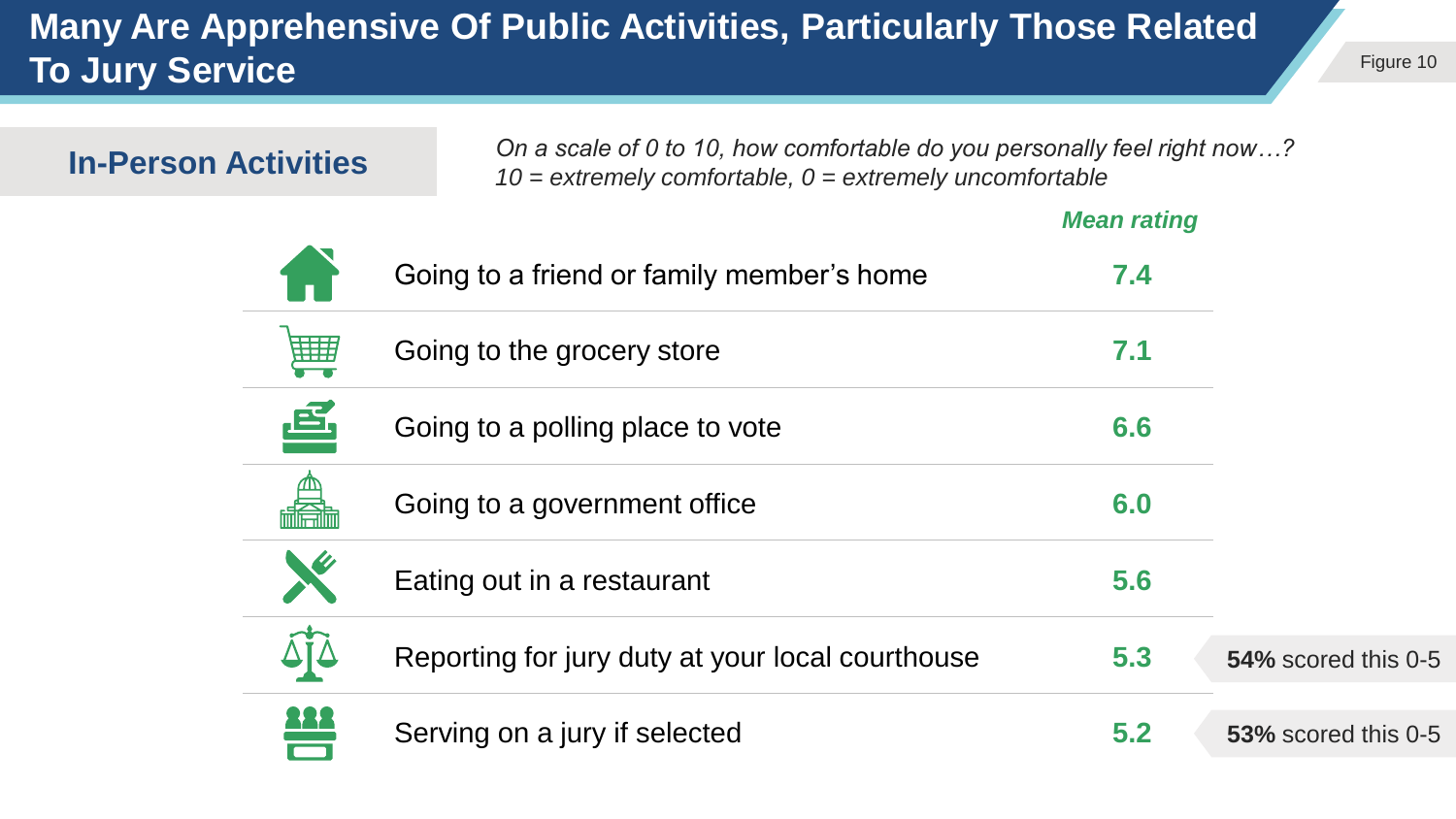#### **Democrats, African-Americans, Women, And Seniors Least Comfortable With Participating In-Person Court Services**

#### **Court Activities**

### **39%**

Are not comfortable with jury activities or going to a government building

Individuals least comfortable with participating in in-person court activities:

- 66% of liberals
- 56% of African Americans
- 49% of college educated women
- 49% of high-risk households
- 47% of older women
- 47% of seniors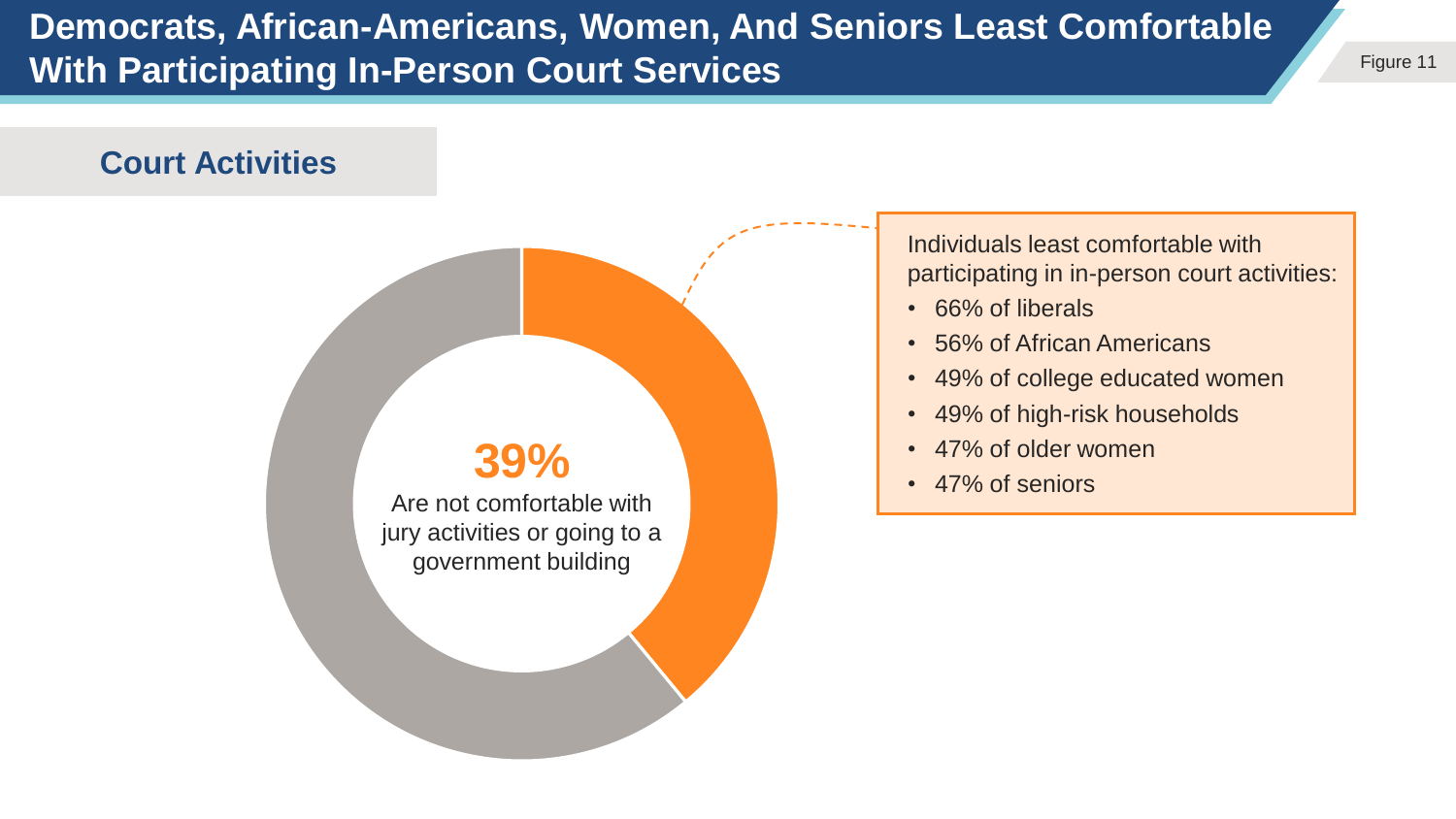**Juror Considerations: Digital Divide**

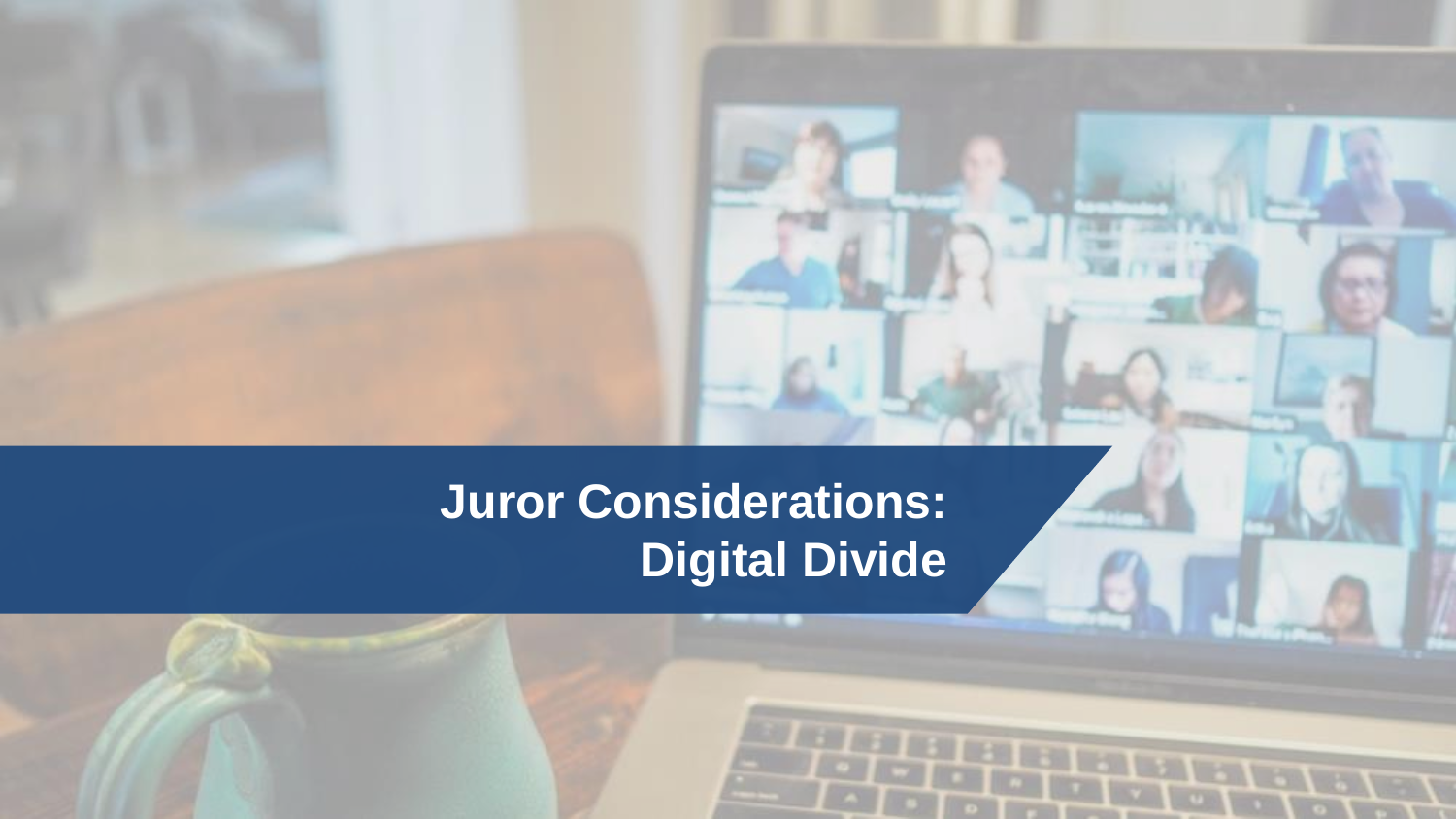**Technology At Home** *Internet and cell phone ownership*



**1** No home internet, no cell phone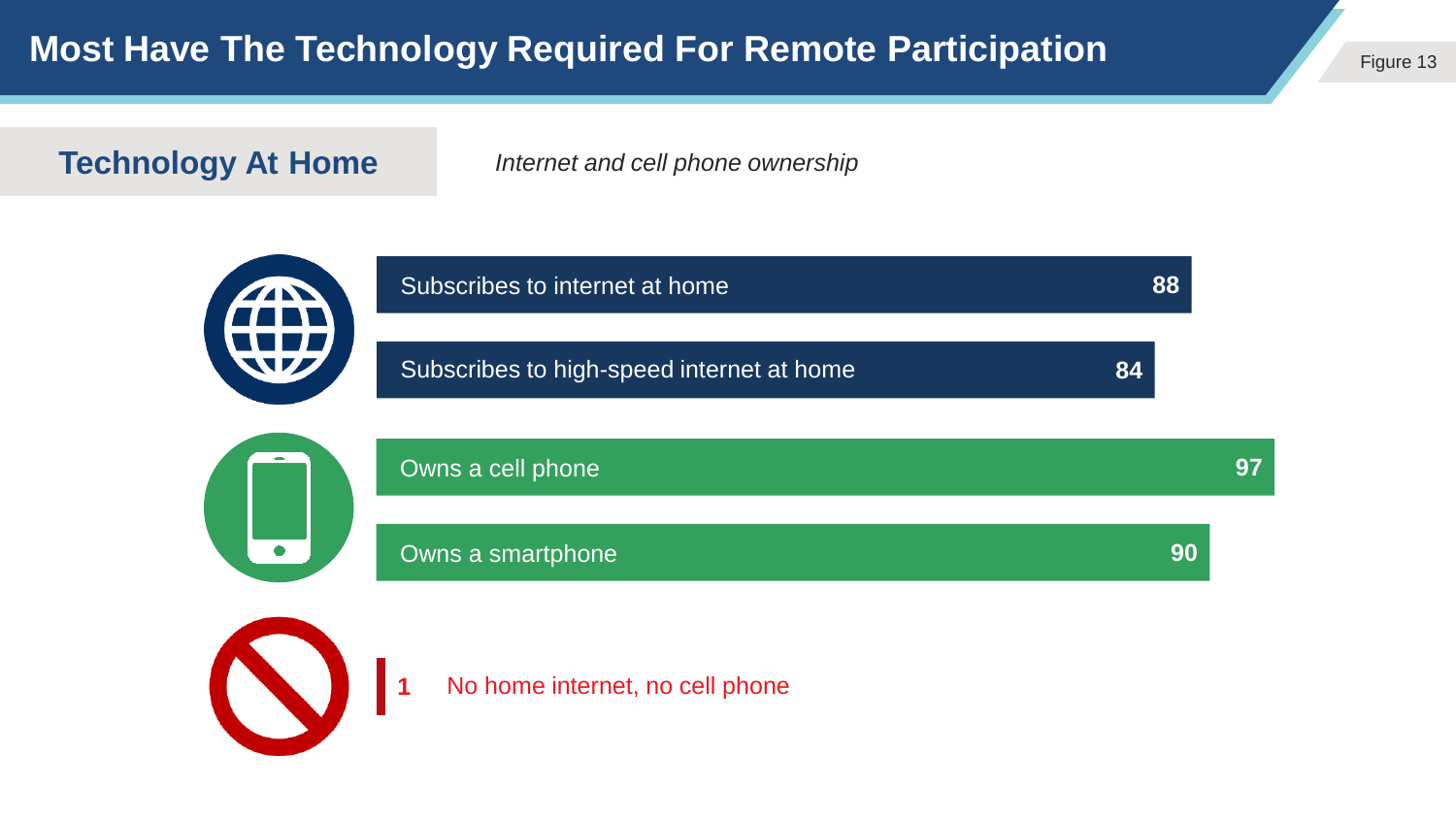

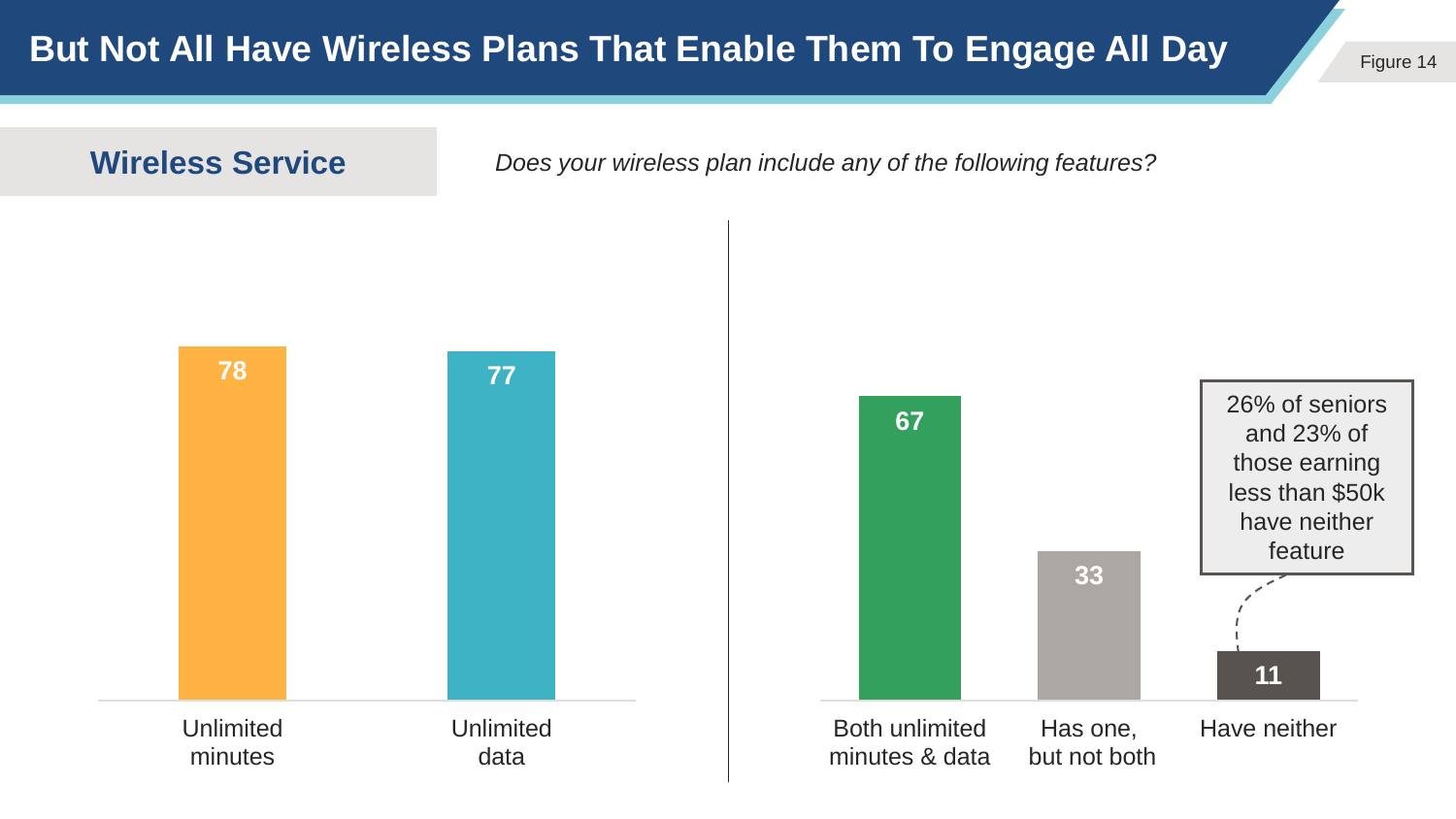#### **And While A Majority Are Already Using Or Would Be Comfortable With Video Conferencing, Older Individuals Would Face Tech Challenges**



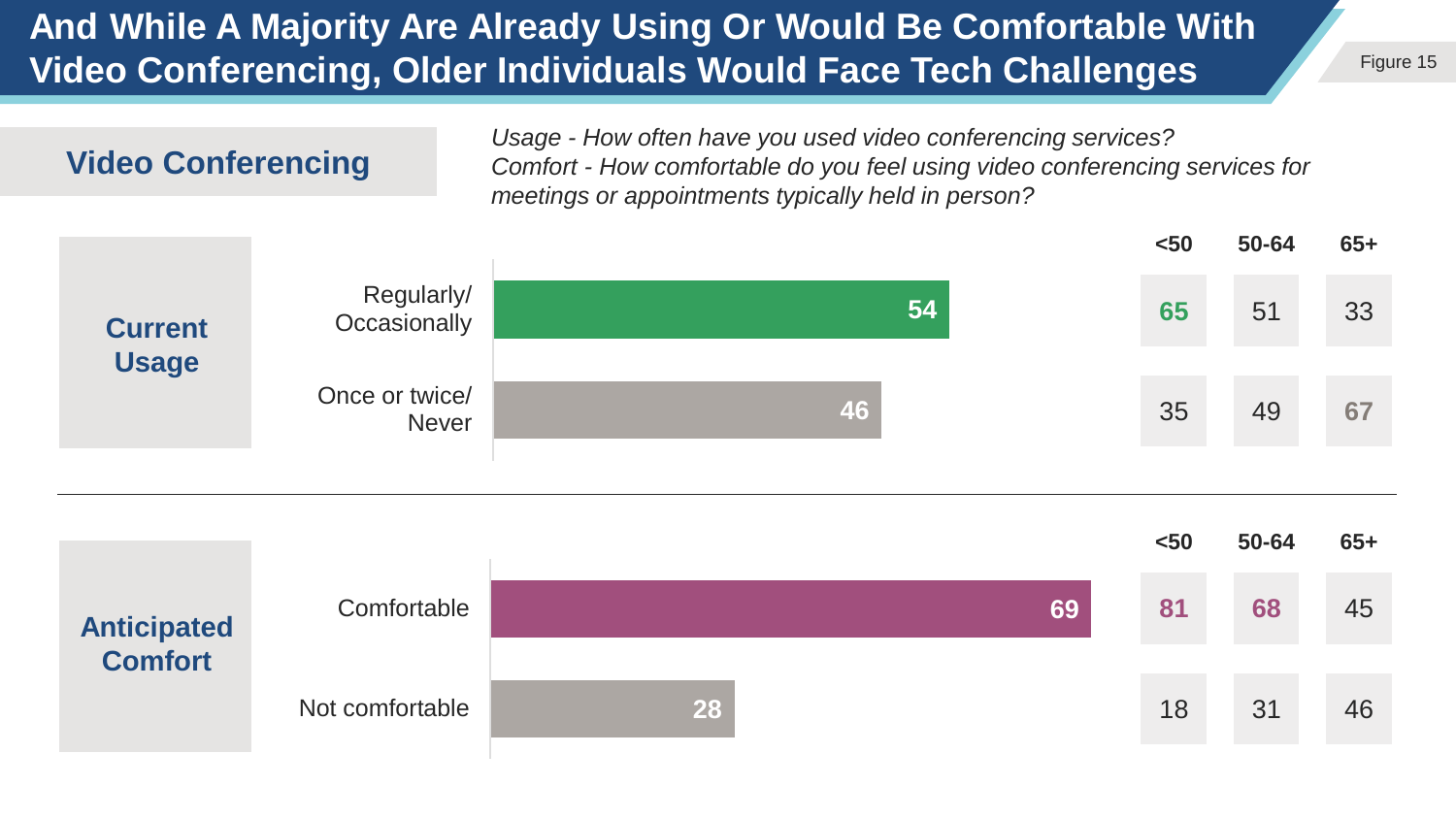#### **Any Remote Plan Must Anticipate A Variety Of Devices; Nearly Half Say They Would Use Cell Phones To Participate In Remote Proceedings**

**Remote Jury Device** *If you were required to serve remotely on a jury, what device or devices would you* use to participate in the jury from home?

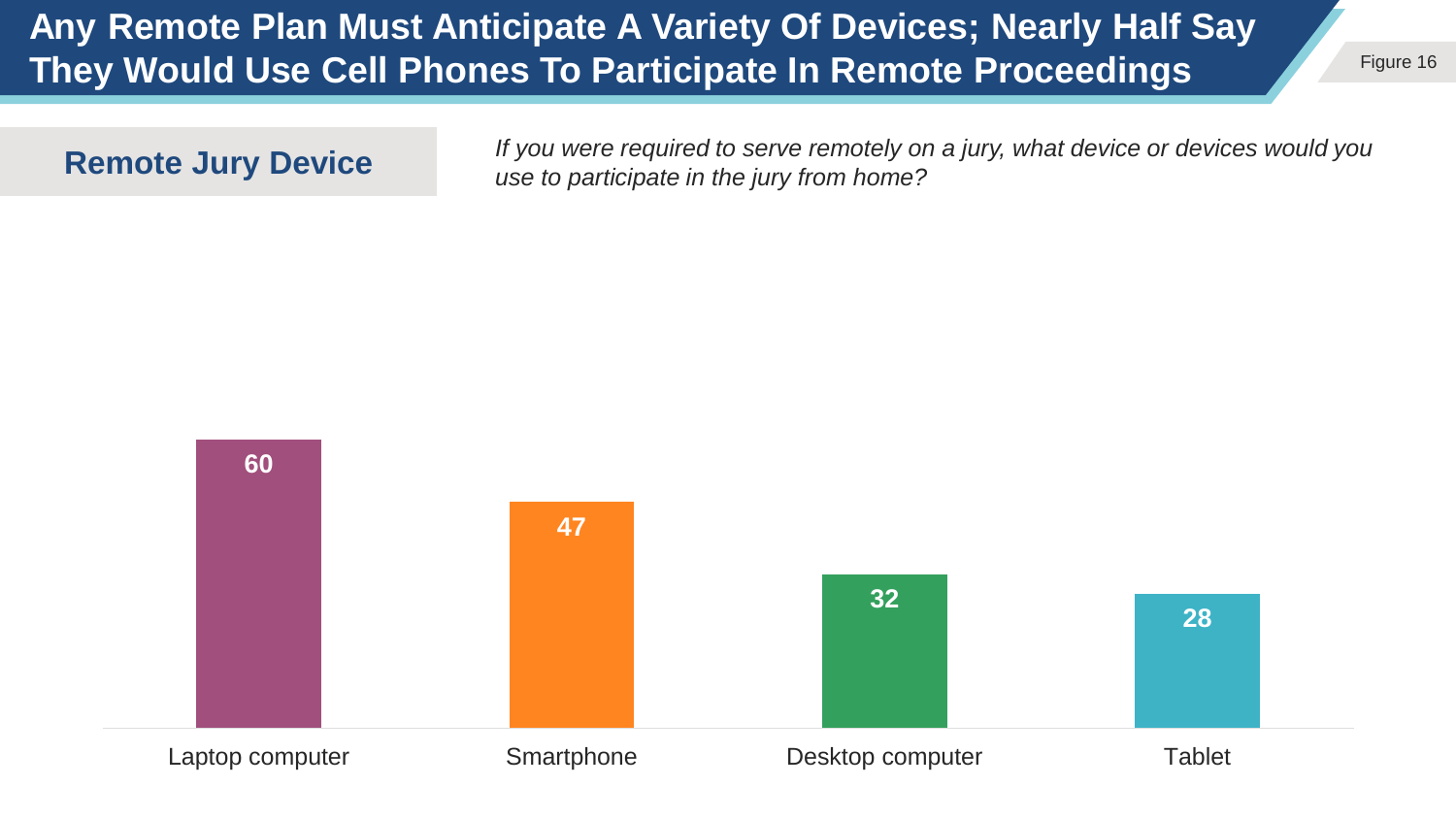#### **However, Even With Devices, Not All Have The Ability To Participate Undisturbed**

#### **Ability To Isolate At Home**

*If you were asked to serve remotely on a jury, do you have the availability to isolate yourself in a quiet place in your home where you could focus on the proceedings of the case for up to eight hours without being interrupted?*

Lower-income audiences and moms find it particularly hard to isolate at home.

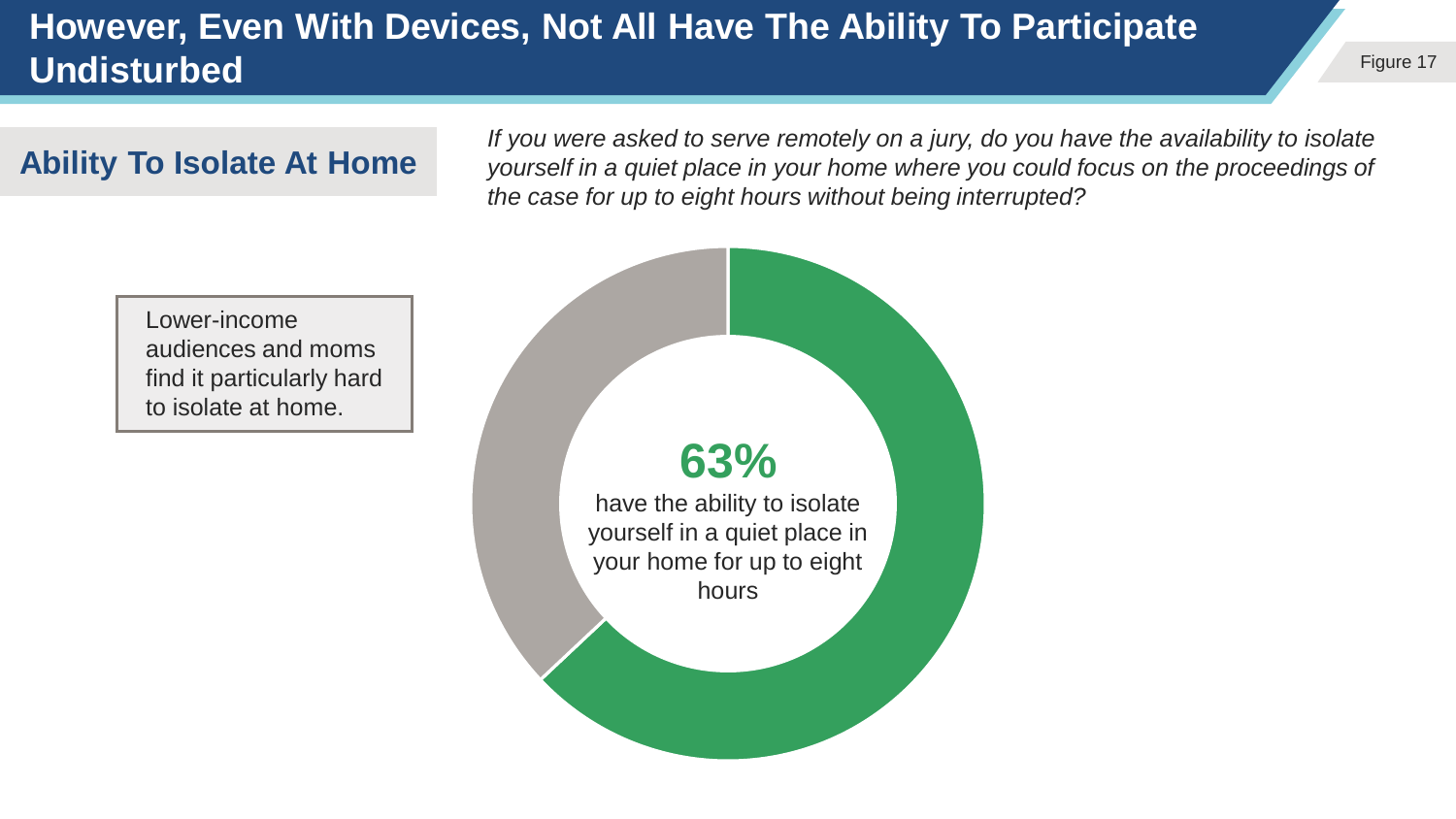### **Jury Participation: In-Person**

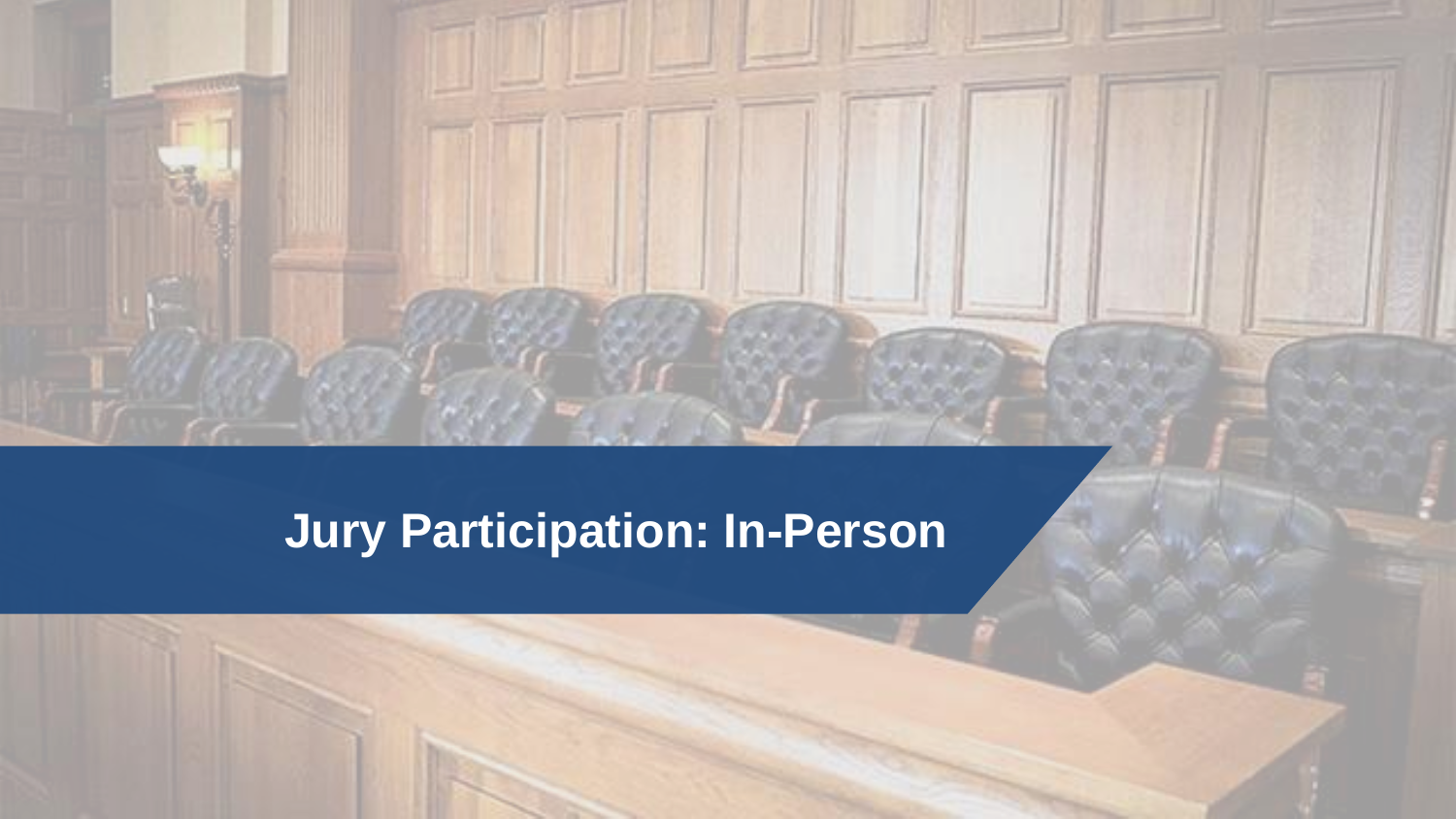#### **A Third of Texans Say They Would Not Appear For Jury Duty If Summoned In The Next Three Months, Slightly More Than Nationally**

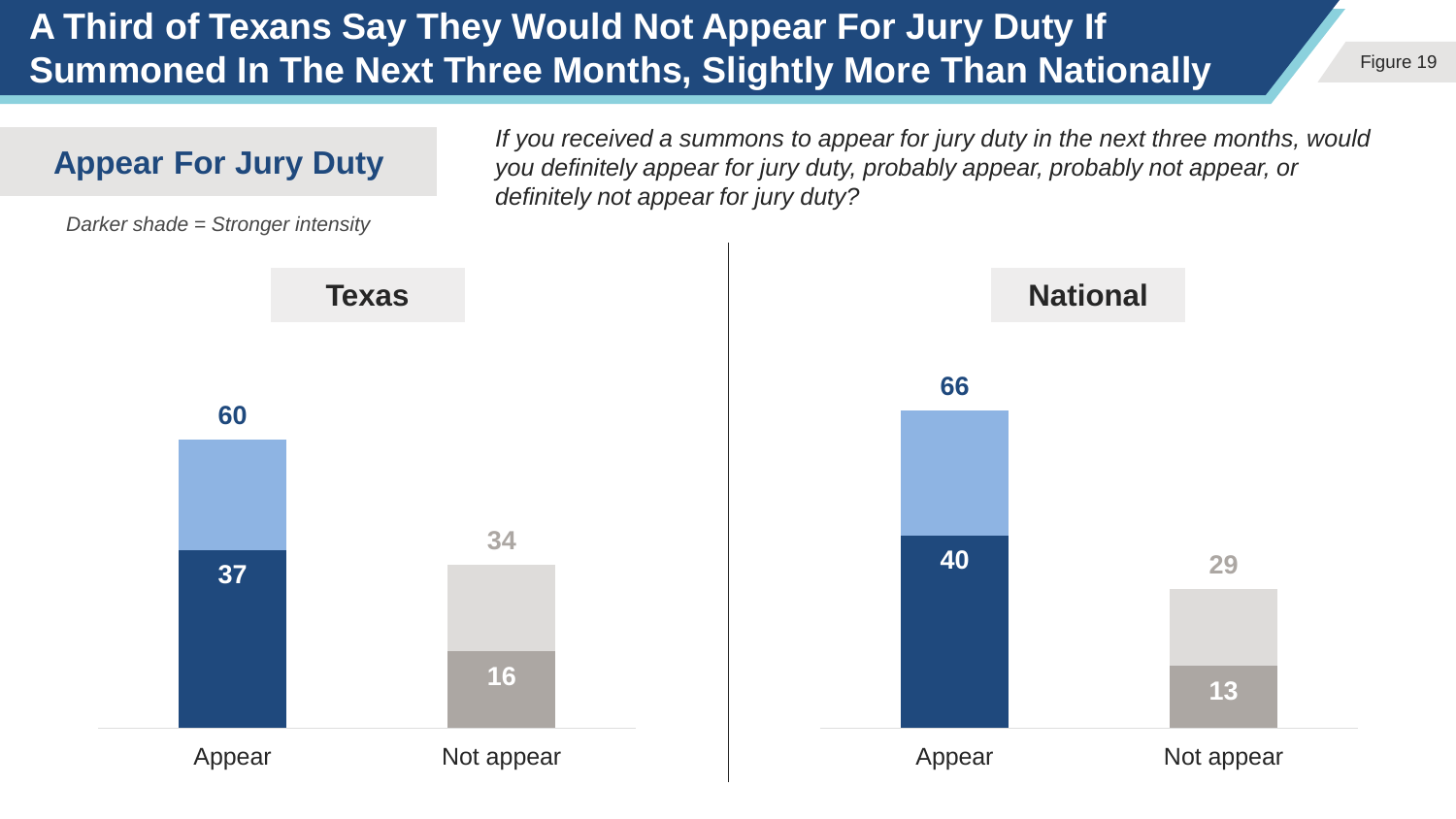#### **Jury Pool Composition Could Be A Challenge Figure 20 and The Could Be A Challenge** Figure 20

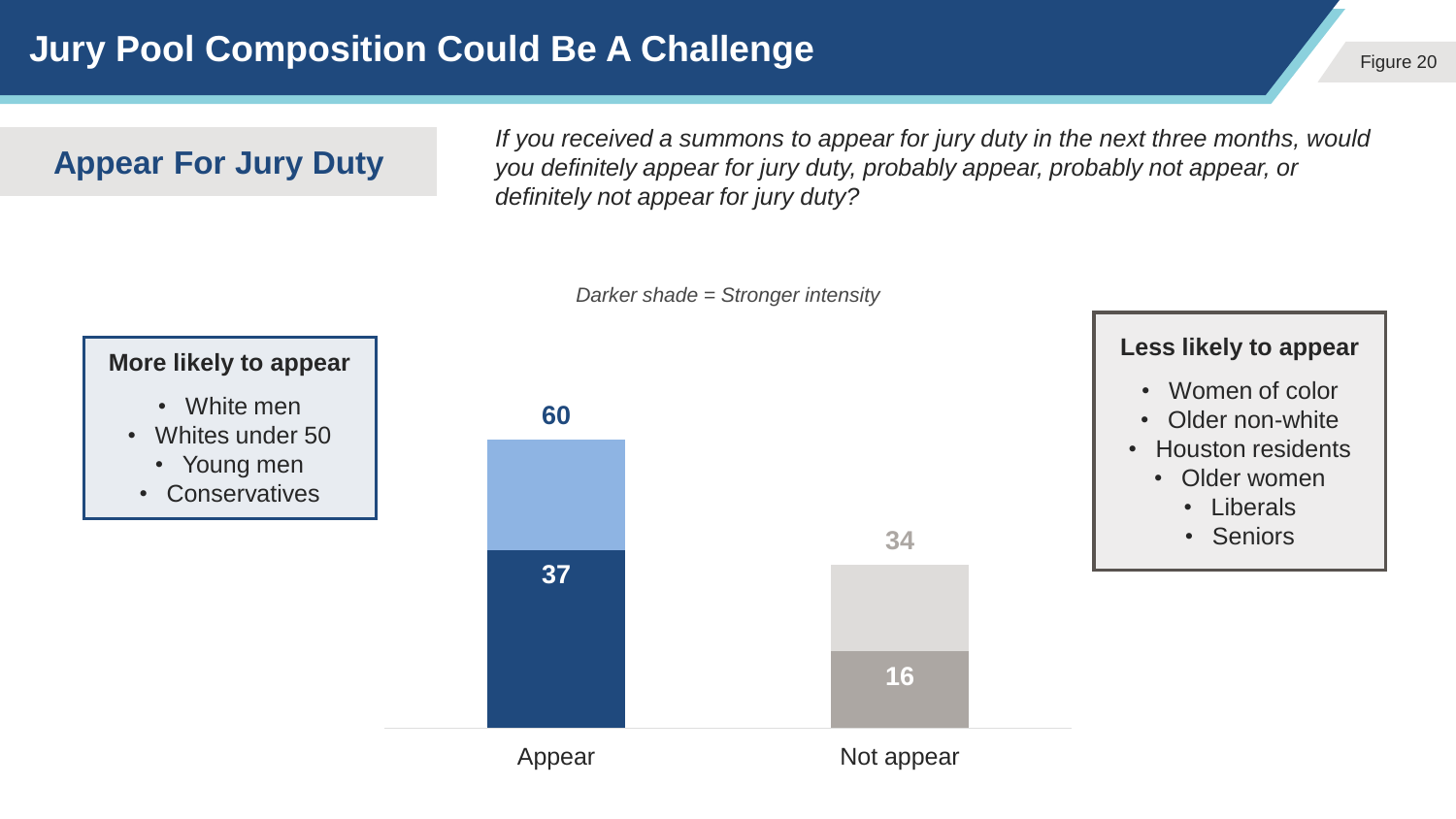#### **Safety Measures Widely Desired, Testing And Temperature Checks Most Impactful On Making People Feel Safe**

| <b>Safety Measures</b>                                                                                             | summons.                                    | Please indicate how comfortable the implementation of this protective measure<br>would make you to report to your local courthouse for jury duty if you received a |    |    |                                  |
|--------------------------------------------------------------------------------------------------------------------|---------------------------------------------|--------------------------------------------------------------------------------------------------------------------------------------------------------------------|----|----|----------------------------------|
| The temperatures of all prospective jurors will be<br>checked, anyone with a fever will be sent home               |                                             | Much more comfortable                                                                                                                                              | 53 | 74 | <b>Total more</b><br>comfortable |
| All prospective jurors will be tested, anyone testing<br>positive for an active infection will be dismissed        |                                             |                                                                                                                                                                    | 55 | 73 |                                  |
| Safe social distancing will be strictly enforced in all areas                                                      | of the courthouse                           |                                                                                                                                                                    | 47 | 71 |                                  |
| Prospective jurors will be provided a large space in the<br>courthouse reserved just for waiting, meals, or breaks |                                             |                                                                                                                                                                    | 47 | 71 |                                  |
| Masks will be worn by all individuals you come in contact                                                          | with throughout your time in the courthouse |                                                                                                                                                                    | 47 | 70 |                                  |
| Access to the courthouse will be restricted to essential                                                           | court employees and prospective jurors      |                                                                                                                                                                    | 44 | 69 |                                  |
| All prospective jurors will be provided with masks to be<br>worn throughout their time in the courthouse           |                                             |                                                                                                                                                                    | 47 | 67 |                                  |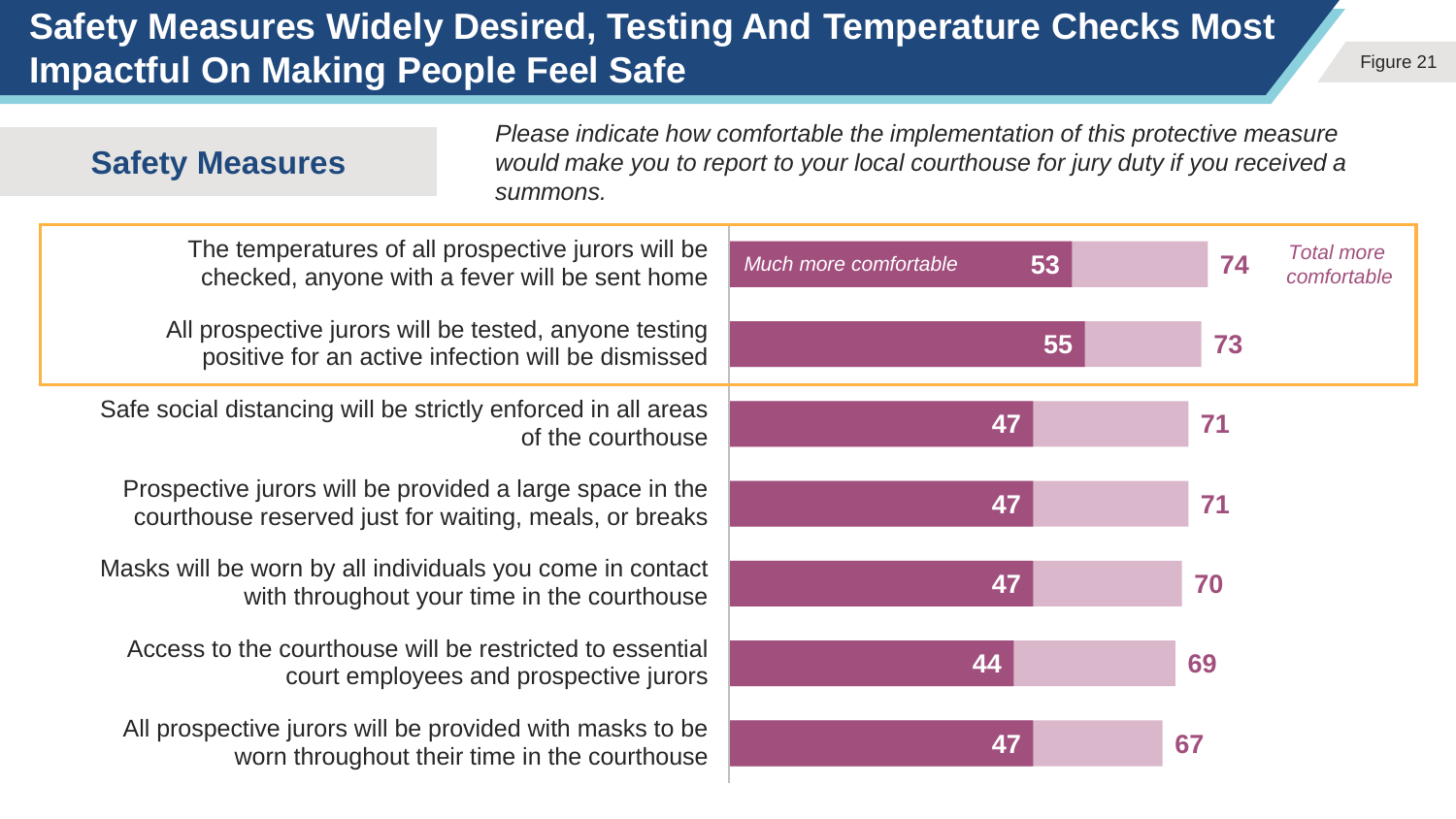#### **Broad Majority Of Texans Support Requiring Face Masks**

| <b>Face Masks</b>                                                               |                         |    | If you were required to report in person to your local courthouse for jury duty, which<br>of the following best captures the rules you would like to see in place regarding the<br>wearing of masks to reduce the risk of exposure to coronavirus? |                 |  |
|---------------------------------------------------------------------------------|-------------------------|----|----------------------------------------------------------------------------------------------------------------------------------------------------------------------------------------------------------------------------------------------------|-----------------|--|
|                                                                                 |                         |    |                                                                                                                                                                                                                                                    | <b>National</b> |  |
| All individuals entering the courthouse<br>should be required to wear masks     |                         |    | 68                                                                                                                                                                                                                                                 | 67              |  |
| Masks should be encouraged but not<br>required for all individuals entering the | courthouse              | 16 |                                                                                                                                                                                                                                                    | 16              |  |
| There should be no rules regarding                                              | masks in the courthouse | 13 |                                                                                                                                                                                                                                                    | 13              |  |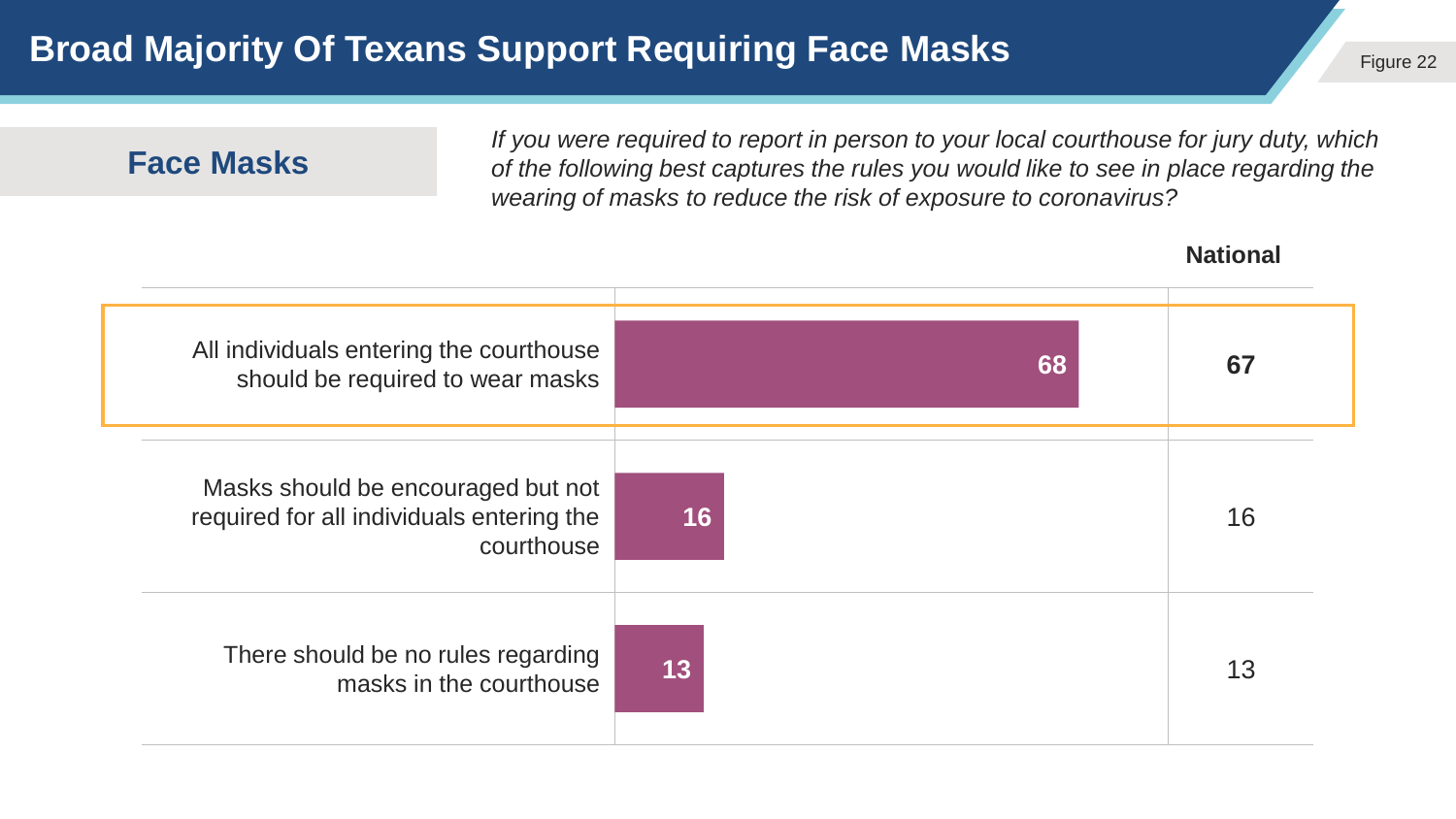#### **Reassurance Of Safety Measures Moves Few, Appears Expected**

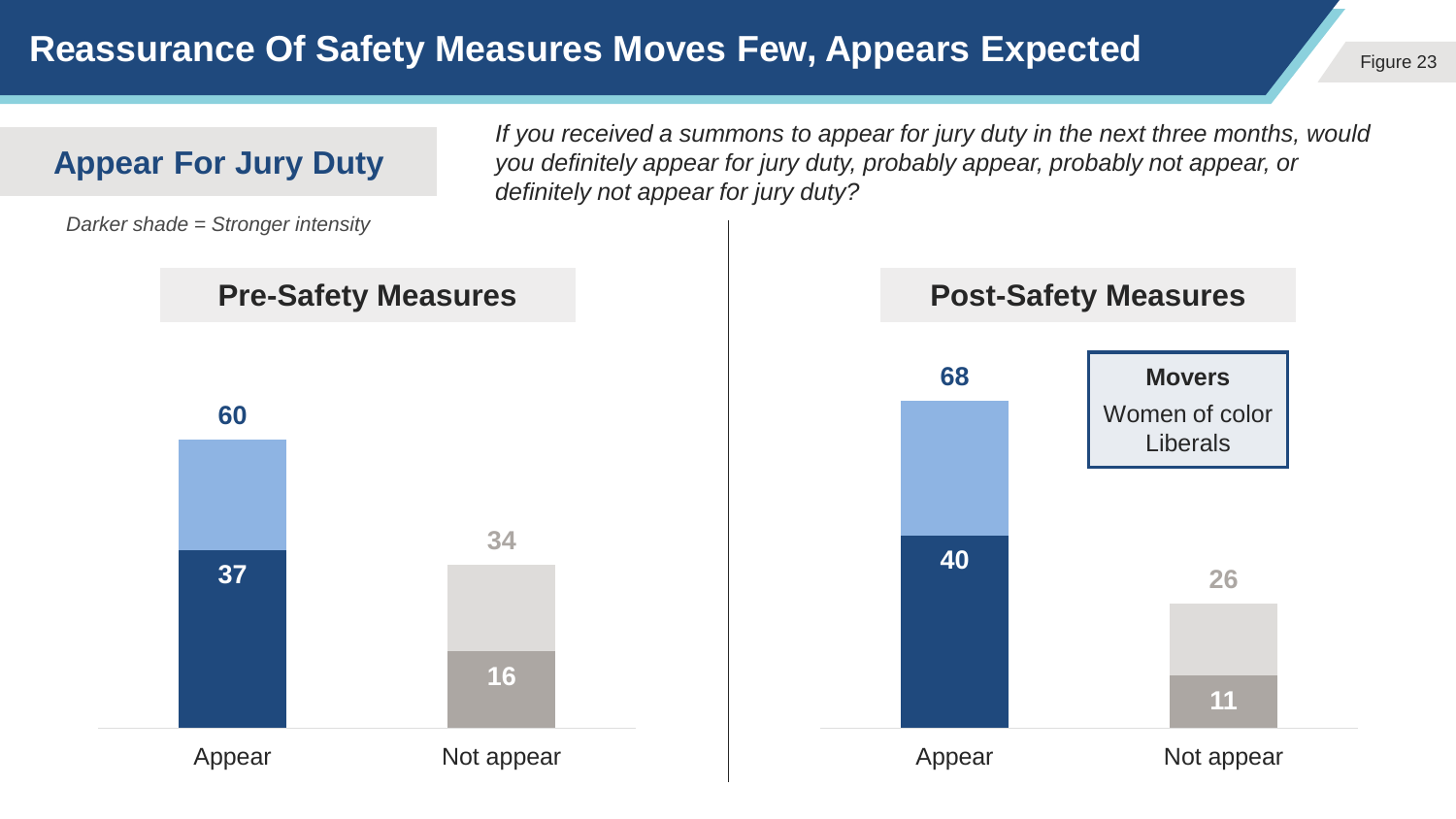### **Jury Participation: Virtual**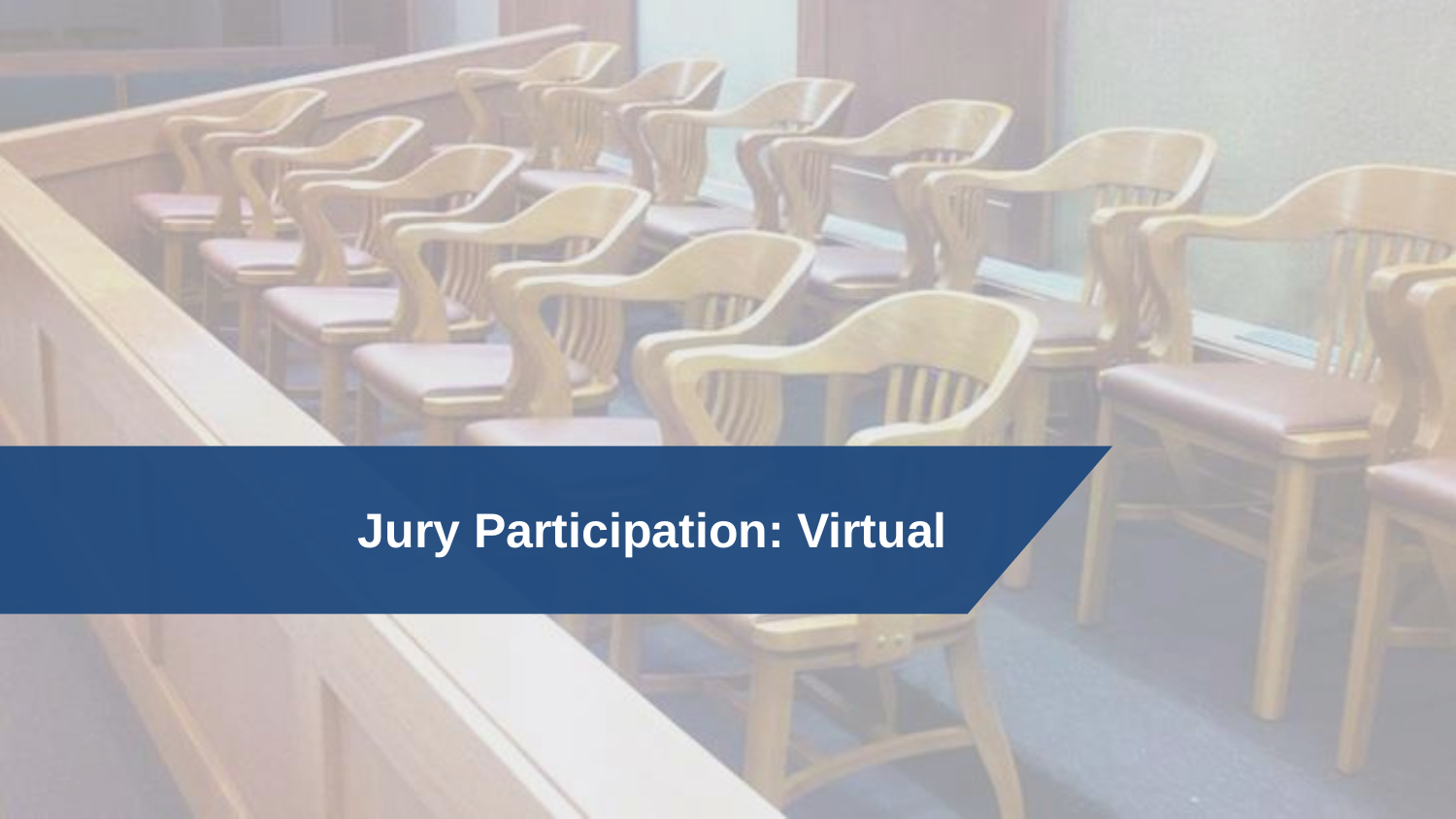#### **Texans Are Open To Remote Participation, But Resistance Grows As Age Increases**

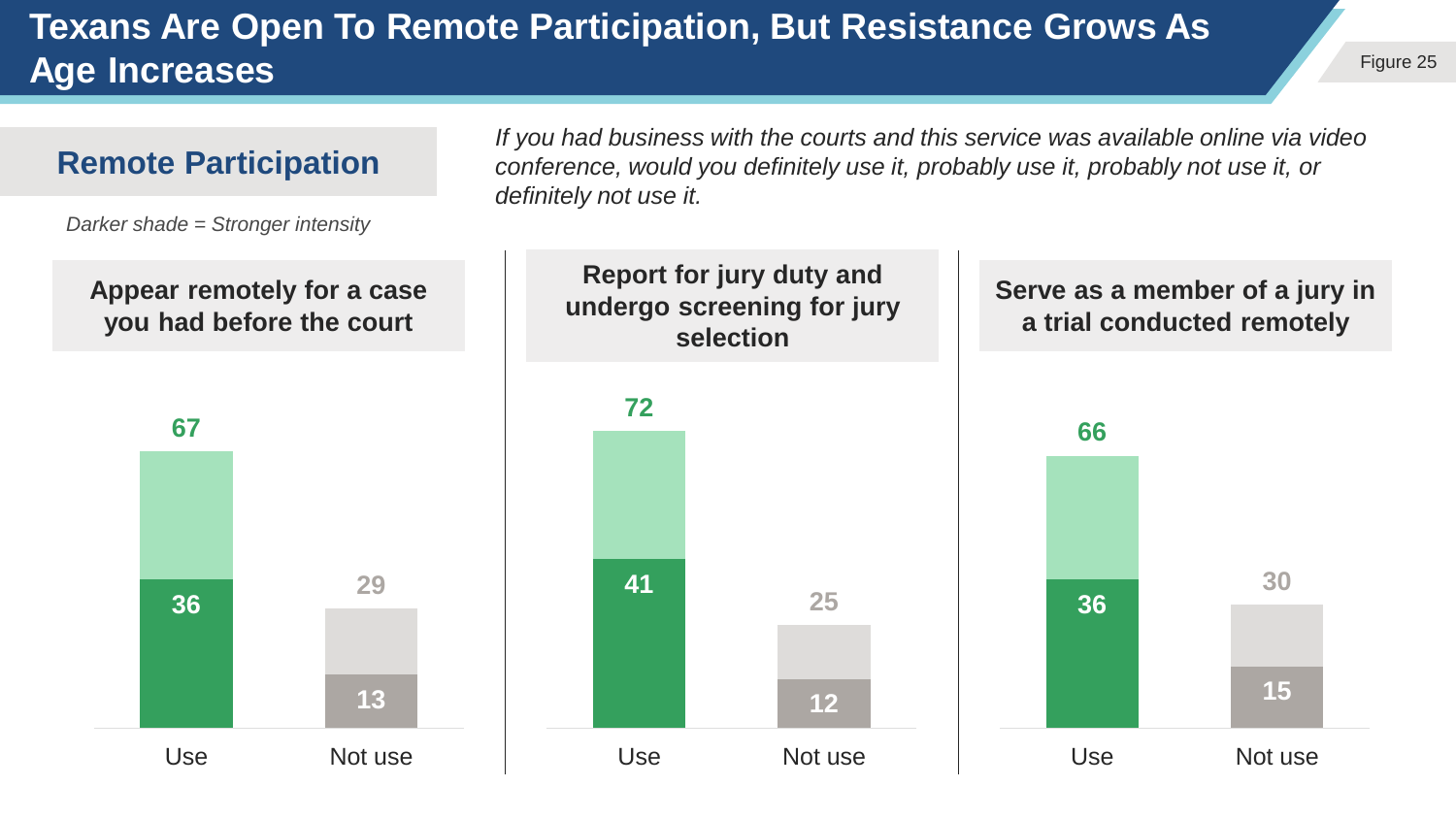As you may know, the right to trial by an impartial jury selected from a pool that reflects a fair cross section of the community is guaranteed in the United States Constitution and all fifty state constitutions. However, the need to observe social distancing and other public health and safety recommendations during the coronavirus pandemic has prompted state and local courts to consider a variety of technology solutions to allow jury trials and grand jury proceedings to continue.

If you were called to serve on a jury in the next few months, would you be more comfortable reporting to your local courthouse in person, more comfortable reporting for jury duty remotely from your home, or would it not make a difference to you?

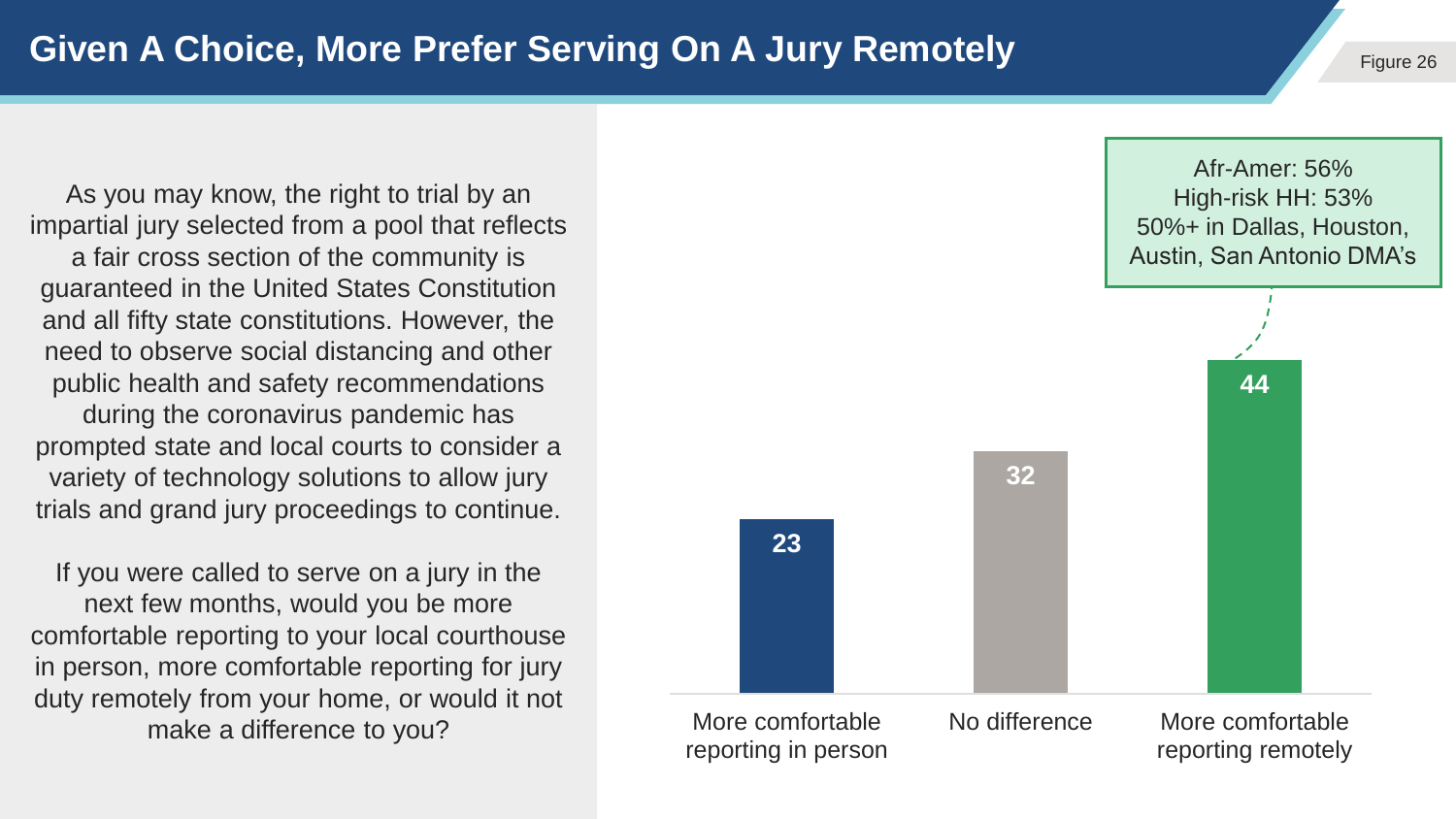#### **However, Significant Concerns About Ability To Deliver A Fair And Impartial Trial Online**

**Online Trial Legitimacy**

*If you were party in a case before your state or local courts, how concerned would you be about receiving a fair and impartial trial if the trial was conducted online rather than in person?*

*Darker shade = Stronger intensity*

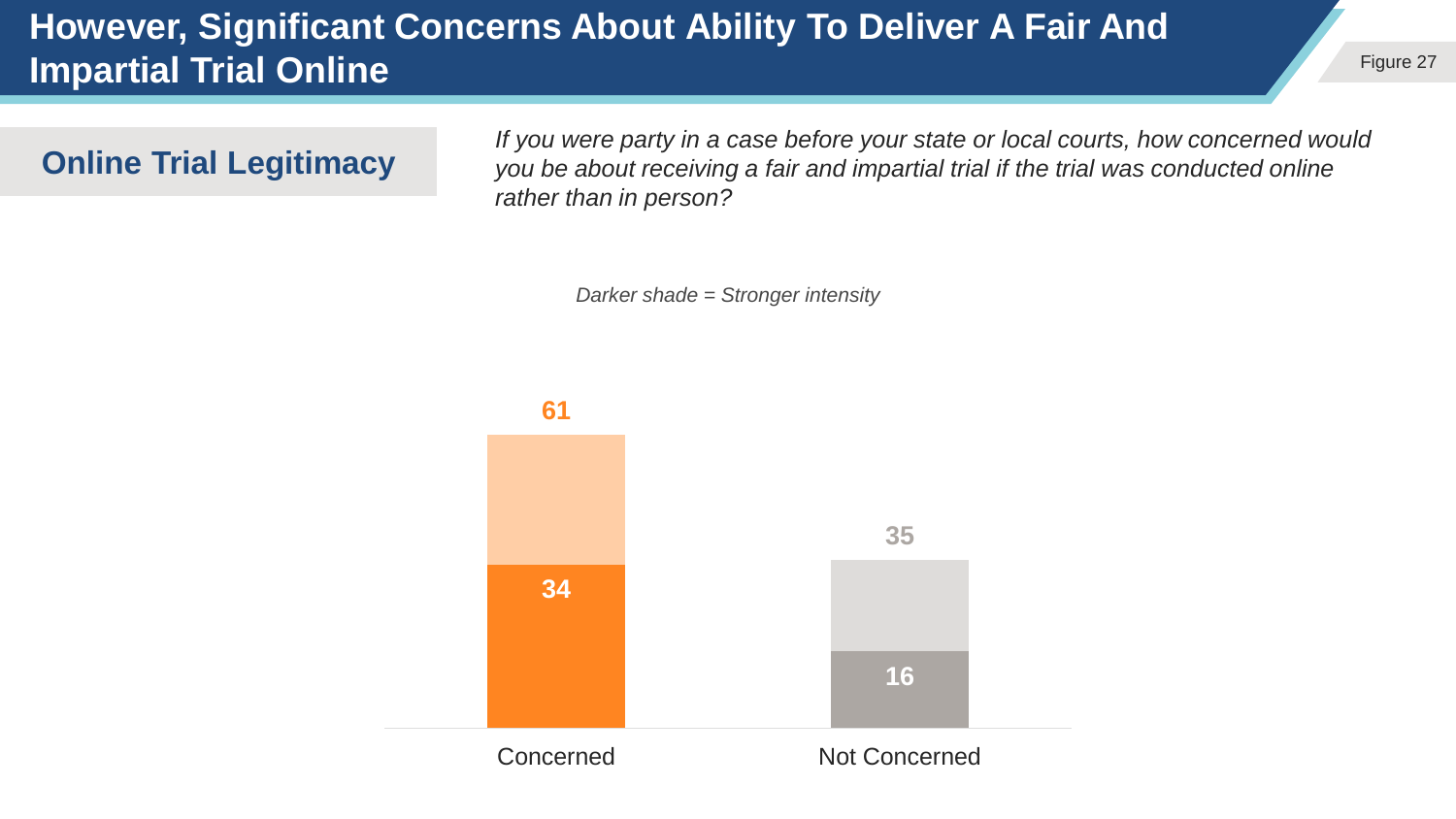

RESEARCH + STRATEGY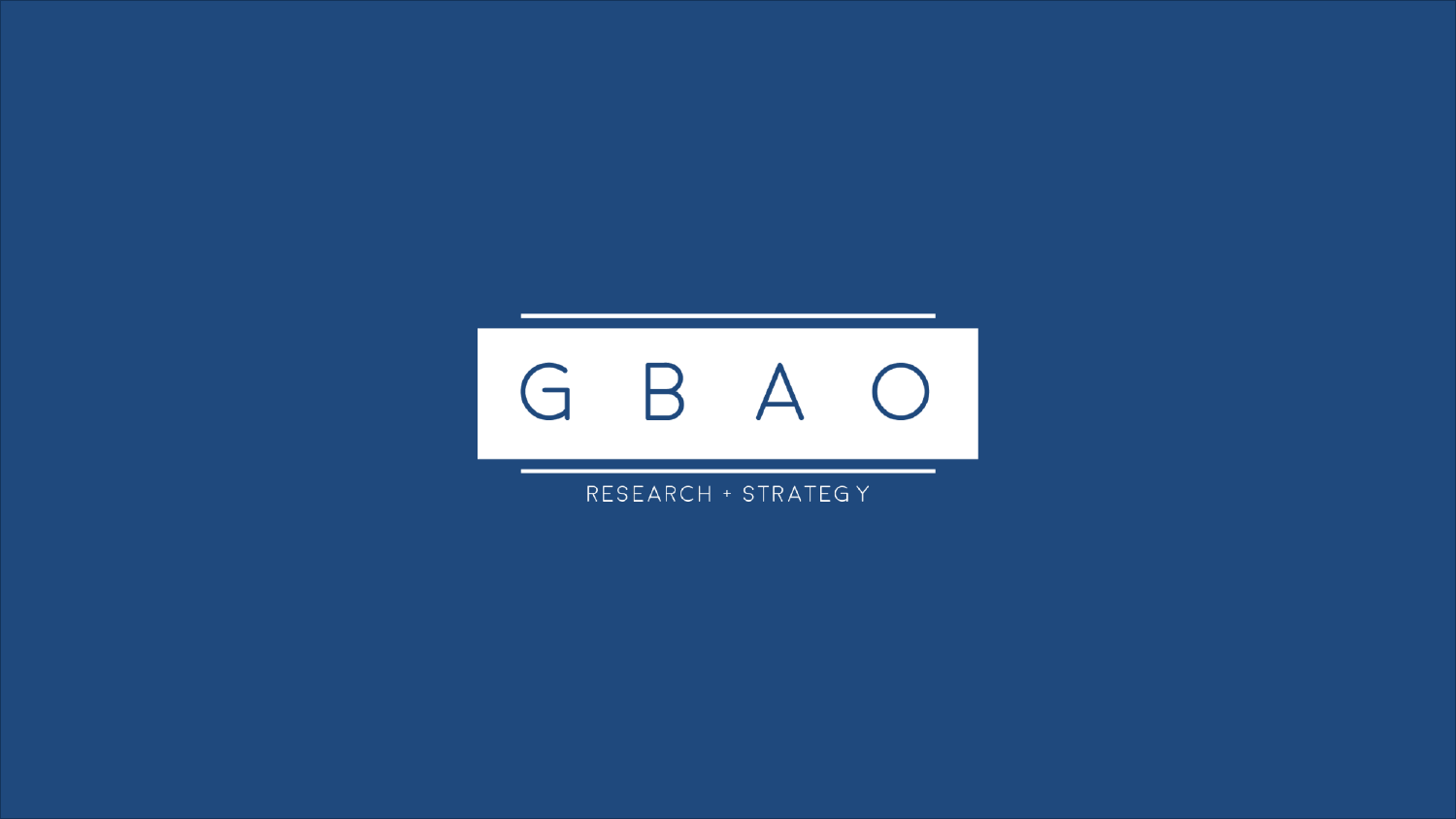## **Attorney Survey Results**

 $1.35 - 8.65$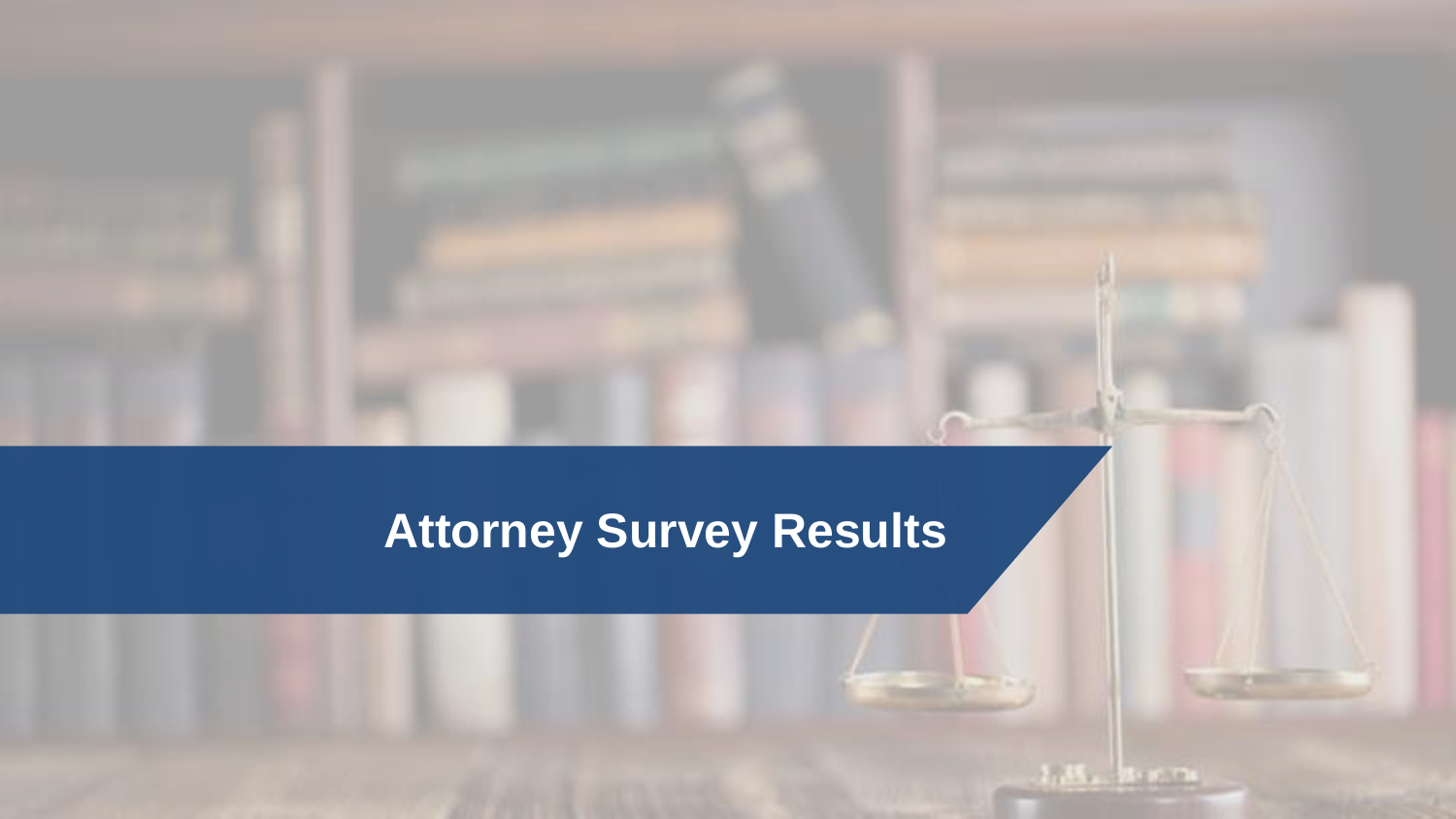# // METHODOLOGY



**What:** Online Survey

**When:** June 10-17, 2020

**Respondents:** 3,744 licensed attorneys

**Stats:** MOE +/- 1.6% (19 times out of 20)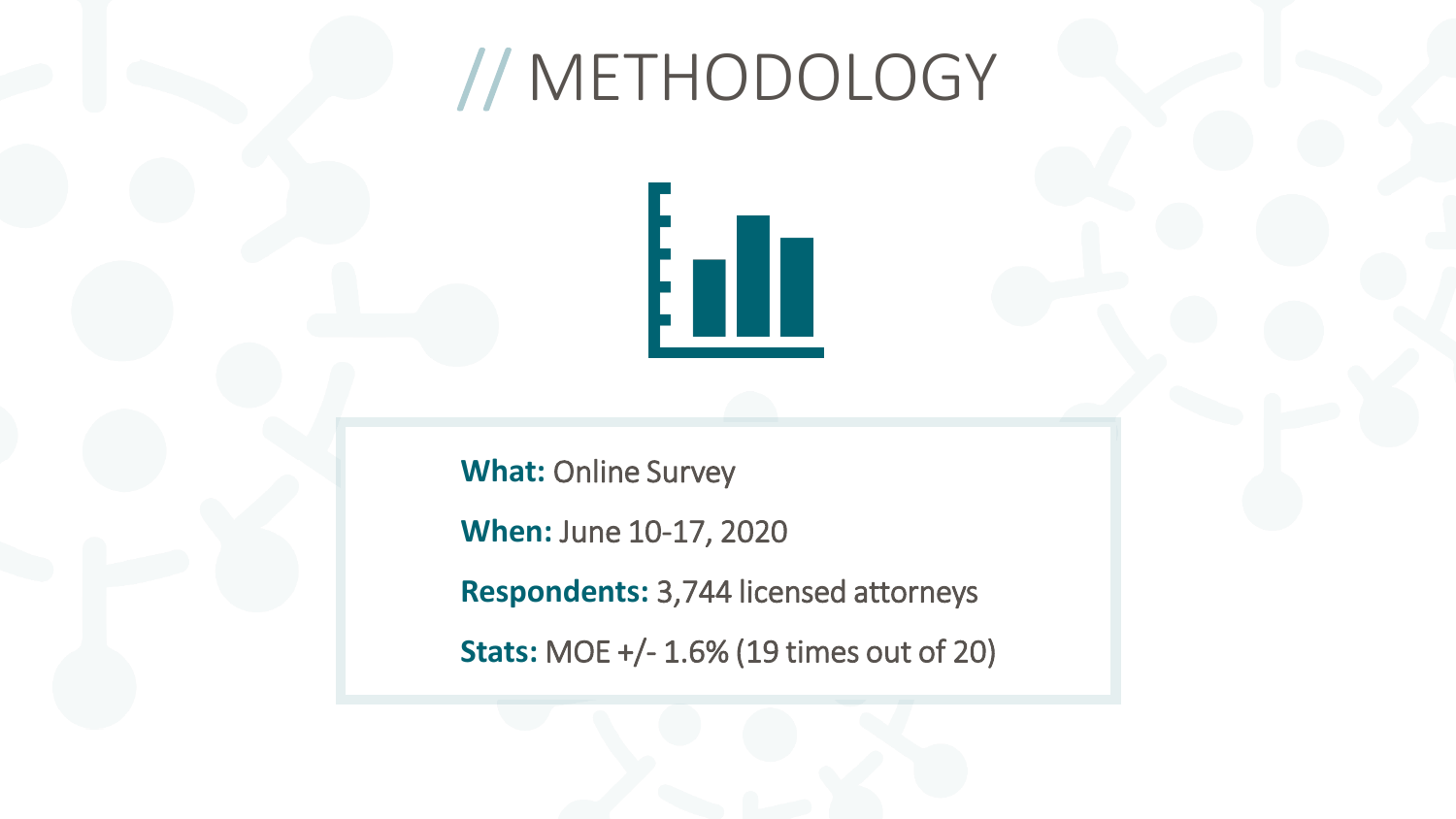- 76% of respondents had a hearing during the pandemic.
- 70% of hearings were fully video, 72% using Zoom.
- 94% had no issues communicating with client during hearing.
- <5% felt livestreaming altered conduct of any participant.
- 93% had positive or neutral impression of the hearing.
- 85% would recommend remote hearings to colleagues or clients.
- 44% feel remote hearings are worse than in-person hearings, but 73% say they are effective.
- 43% open to conducting some portion of jury trial remotely.
	- − Juror qualification, witness testimony, voir dire top answers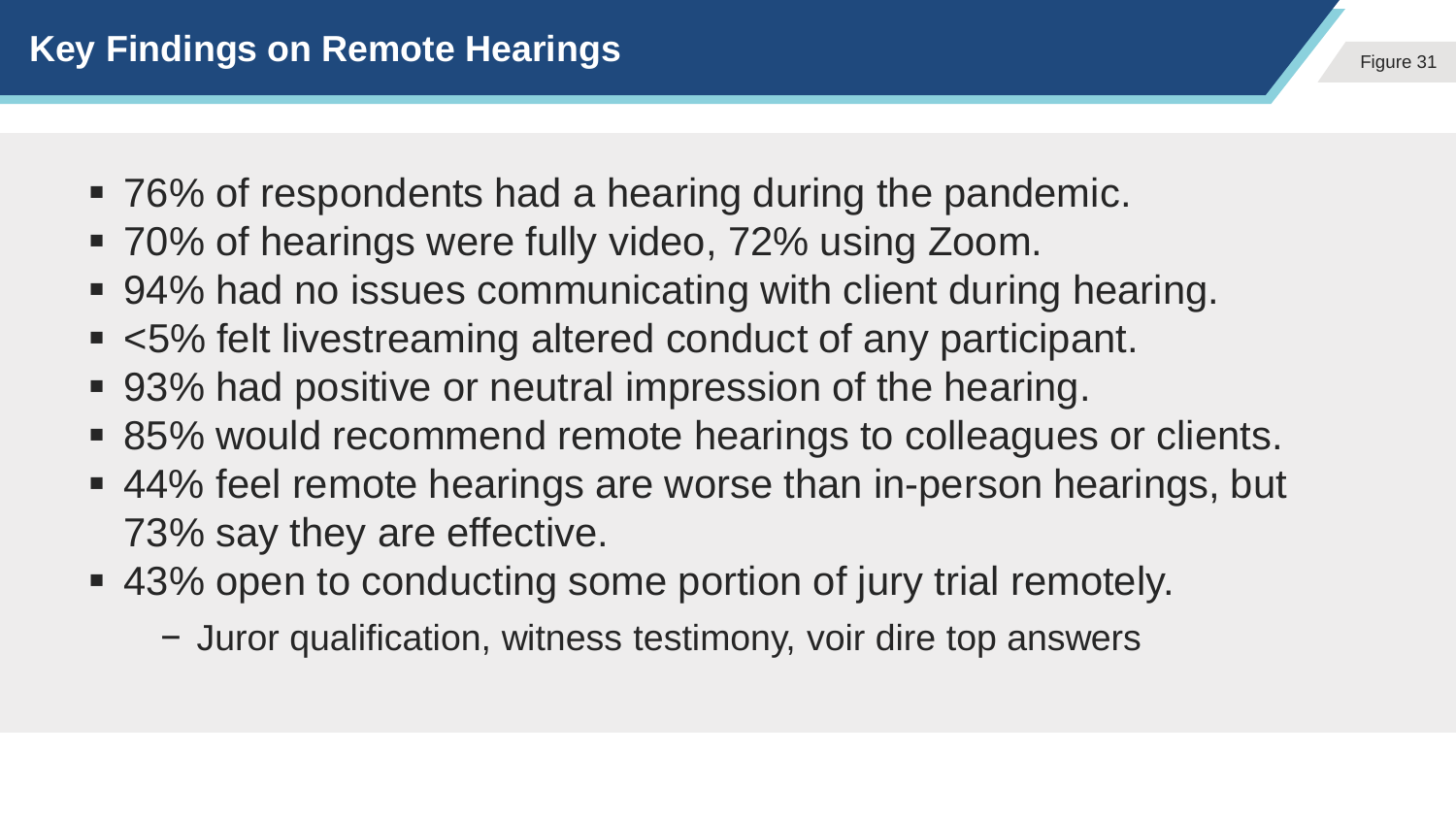#### **Safety Measures Widely Desired, Temperature Checks & Hand Sanitizer Most Impactful On Making People Feel Safe**

Figure 32

#### **Safety Measures**

| Hand sanitizer available            | Required       | 47 |    |    | <b>More Likely</b><br>80 |  |
|-------------------------------------|----------------|----|----|----|--------------------------|--|
| Temperature checks for everyone     |                | 41 |    |    | 74                       |  |
| Face coverings for all              | 33             |    |    | 59 |                          |  |
| Limiting attorneys at counsel table | 29             |    |    | 59 |                          |  |
| Witnesses wear face coverings       | 28             |    | 52 |    |                          |  |
| Parties argue from counsel table    | 24             |    | 52 |    |                          |  |
| No physical exchange of documents   | <b>20</b>      |    | 46 |    |                          |  |
| Remote witness testimony            | $\overline{7}$ | 32 |    |    |                          |  |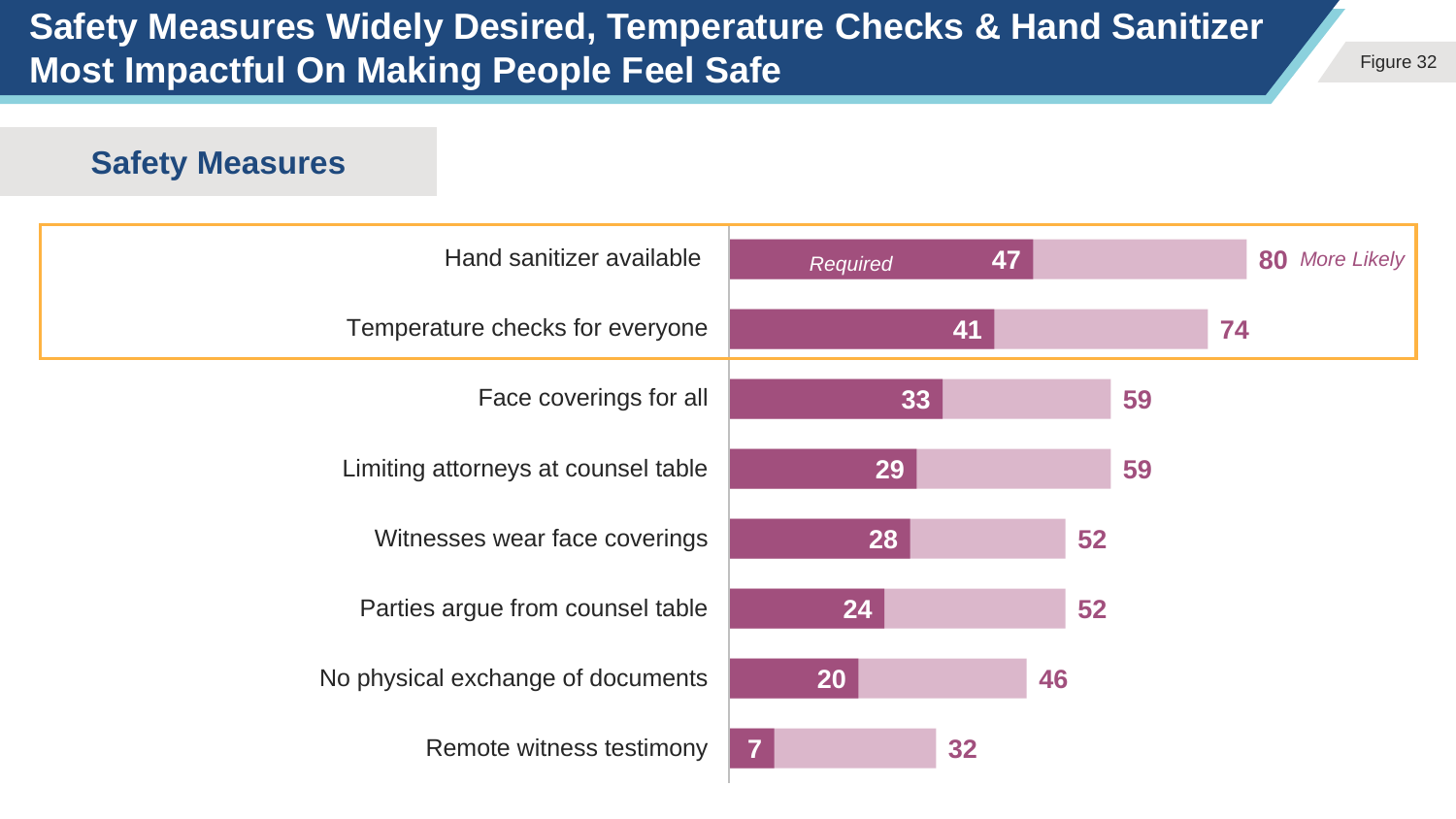**Resumption of Jury Trials**